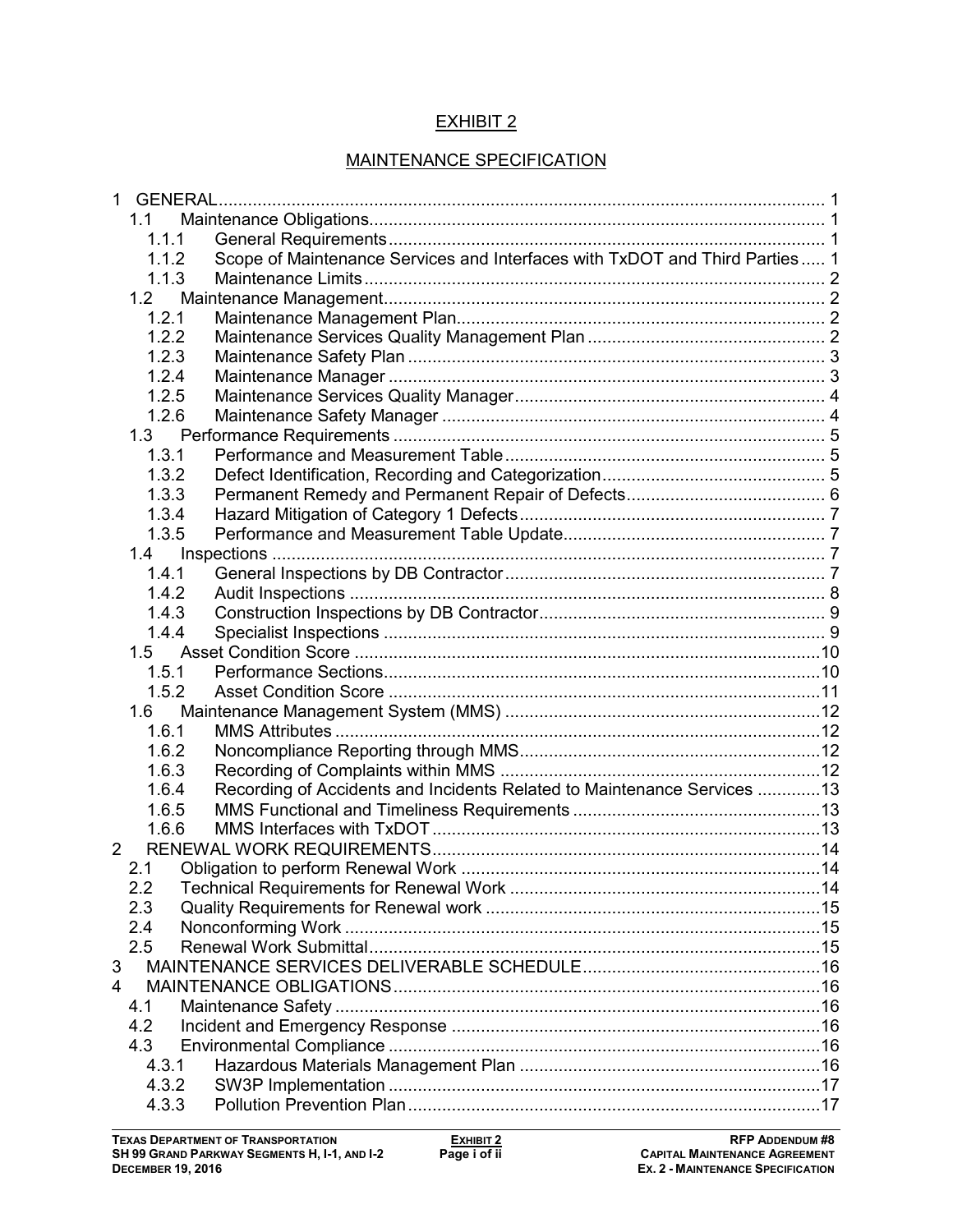| 4.3.4                 |     |
|-----------------------|-----|
| 4.4                   |     |
| 4.5                   |     |
| 4.6                   |     |
| 5                     | .20 |
| 5.1                   |     |
| 5.2                   |     |
| 5.3                   | .21 |
| 6                     |     |
| 6.1                   |     |
| 6.2                   |     |
| 6.3                   | .23 |
| $7^{\circ}$           | .23 |
| 71                    | .23 |
| Toll Interface.<br>72 | .24 |
| 7.2.1                 | .24 |
| 7.2.2                 |     |
| 8                     |     |

## Attachments:

- Attachment 1 Performance and Measurement Table
- Attachment 2 Maintained Elements and Scope of Maintenance Services
- Attachment 3 Maintenance Limits
- Attachment 4 Maintenance Management Plan Contents
- Attachment 5 Not Used
- Attachment 6 Lane Closure Requirements
- Attachment 7 Function Codes, Descriptions, and Allocation of Responsibility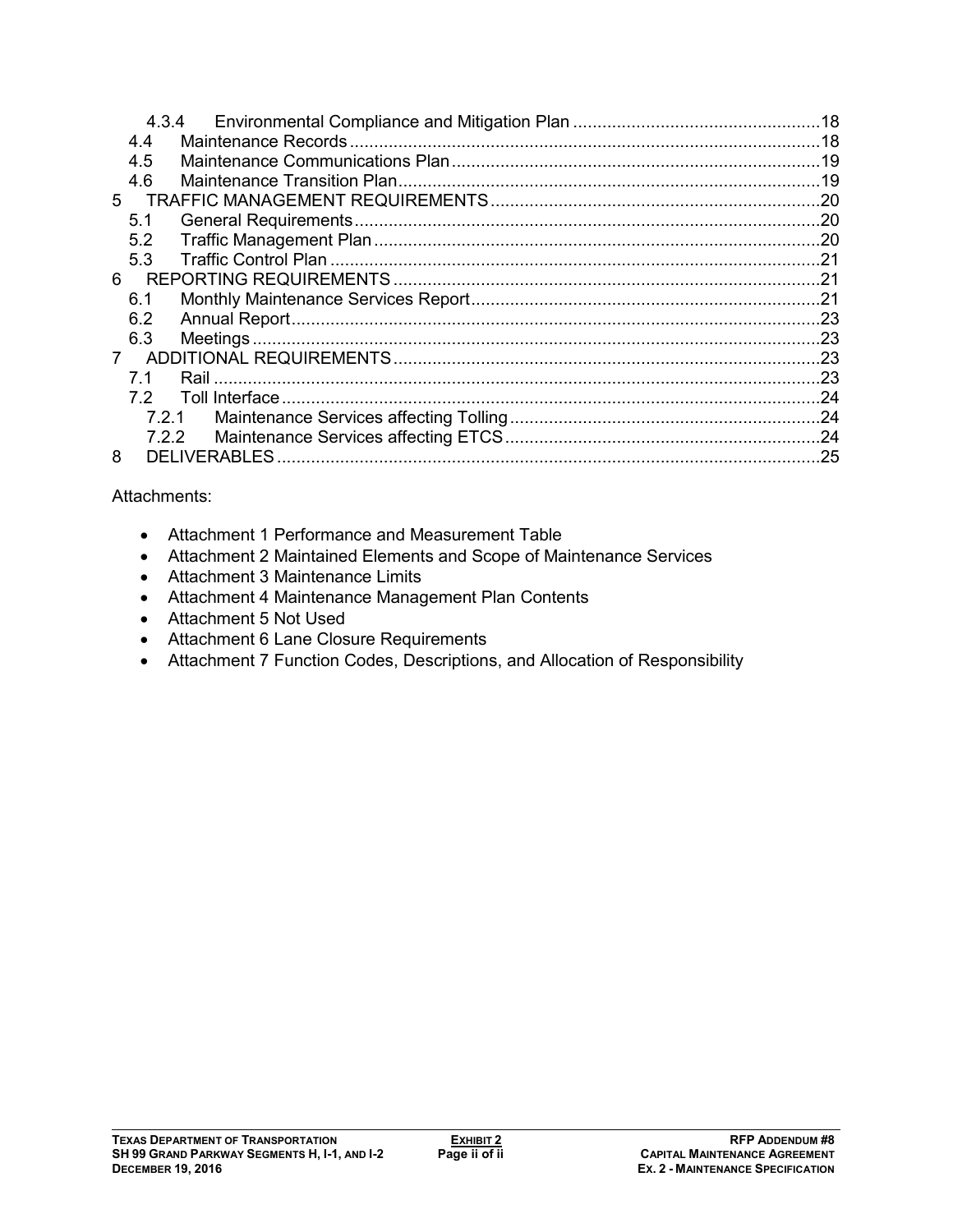#### **1 GENERAL**

#### **1.1 Maintenance Obligations**

#### **1.1.1 General Requirements**

Throughout the Maintenance Period, DB Contractor shall be responsible for and shall carry out Maintenance Services for the Maintained Elements within the Maintenance Limits. DB Contractor shall establish and maintain an organization that effectively manages all Maintenance Services in a manner set forth in the approved Maintenance Management Plan (MMP) and the requirements of the CMA Documents. DB Contractor shall:

- (a) conduct inspections at the specified frequency within the Maintenance Limits, providing TxDOT the opportunity to attend;
- (b) identify and record from inspections and all other available sources, conditions that are unsafe or have the potential to become unsafe or conditions that could adversely affect the Maintained Elements;
- (c) develop, maintain and implement a maintenance management system to record the category, status, intended action and remedy for all Defects in Maintained Elements;
- (d) facilitate access to such system by TxDOT to allow the notification and categorization by TxDOT of Defects that TxDOT identifies in the course of its maintenance inspections;
- (e) mitigate hazards and permanently remedy or permanently repair all Defects, including those identified by TxDOT, the DB Contractor and third parties within the specified remedy periods;
- (f) minimize delay and inconvenience to Users when performing the Maintenance Services; and
- (g) minimize the risk of damage, disturbance, or destruction of third-party property during the performance of Maintenance Services.

## **1.1.2 Scope of Maintenance Services and Interfaces with TxDOT and Third Parties**

The Maintenance Services shall apply to the Maintained Elements as identified in Attachment 2 to this Exhibit 2. TxDOT or applicable Governmental Entity retains maintenance responsibilities for Non-Maintained Elements and TxDOT will perform TxDOT-Retained Maintenance Activities within the Maintenance Limits.

Where TxDOT, other Governmental Entities, Utilities or the Systems Integrator have maintenance jurisdiction within the Maintenance Limits or on adjacent facilities, DB Contractor shall coordinate directly with such entities its Traffic Management Plan with the traffic management to be performed by all such entities to minimize disruption to Users.

DB Contractor shall perform all necessary Maintenance Services to keep the Maintained Elements in compliance with the Performance Requirements.

Whenever an activity by DB Contractor disturbs, alters, removes or changes any Non-Maintained Element, DB Contractor shall restore the affected Non-Maintained Element to a condition no less favorable than its original condition before it was disturbed, altered, removed or changed. If the Maintenance Services associated with pavement repair requires removal of or causes damage to adjacent Non-Maintained Elements such as pavement markings, guardrail or signs, DB Contractor shall reinstate such Non-Maintained Elements to as-new condition.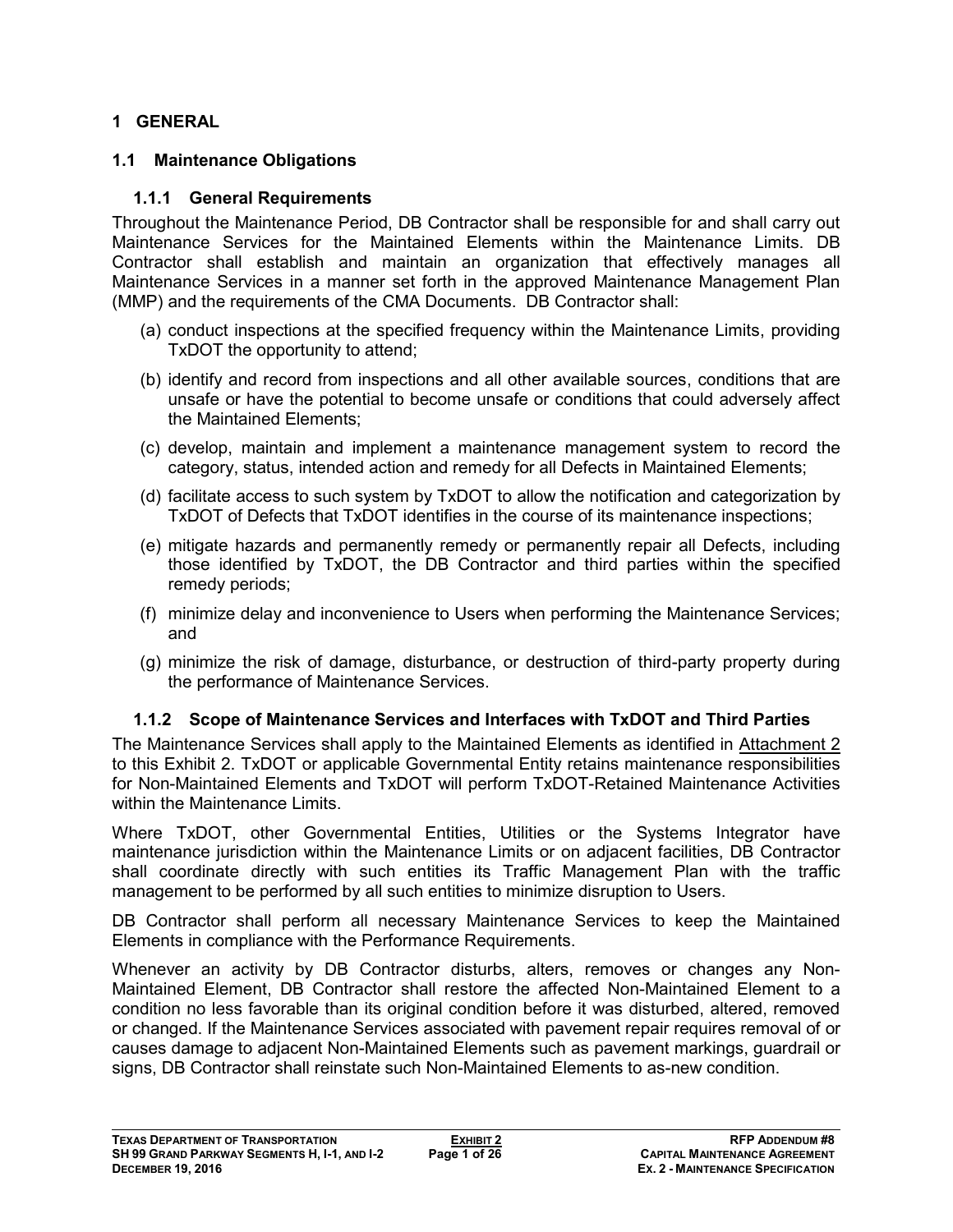No later than 24 hours after DB Contractor becomes aware of any of the following circumstances, DB Contractor shall notify TxDOT and provide information that will facilitate repair or other action by TxDOT:

- (a) a Defect in a Maintained Element that DB Contractor considers it is not required to repair, with an explanation why DB Contractor considers such repair to be the responsibility of another party;
- (b) any TxDOT-Retained Maintenance Activity or activity by a third party that DB Contractor considers may have adversely affected or has the potential to adversely affect a Maintained Element;
- (c) any TxDOT-Retained Maintenance Activity that DB Contractor considers should be performed by TxDOT, with an explanation of any adverse effect on a Maintained Element that may be avoided or mitigated by the maintenance activity; or
- (d) any defect in a Non-Maintained Element that, in the opinion of DB Contractor, represents an immediate or imminent health or safety hazard to Users or road workers.

## **1.1.3 Maintenance Limits**

The initial Maintenance Limits are provided in Attachment 3 to this Exhibit 2. DB Contractor shall prepare and submit updated Maintenance Limits drawings consistent with the DB Contractor's Final Design as part of the MMP. The Maintenance Limits drawings shall be consistent with the principles and extents shown in Attachment 3 to this Exhibit 2. DB Contractor shall periodically validate that the Maintenance Limits are correctly and clearly identified by physical delineation and shall liaise with TxDOT and Governmental Entities at least annually to review the Maintenance Limits, identify any jurisdictional gaps or inefficiencies and recommend solutions.

## **1.2 Maintenance Management**

## **1.2.1 Maintenance Management Plan**

The MMP is an umbrella document that describes DB Contractor's managerial approach, strategy, and quality procedures for the Maintenance Services to achieve all requirements of the CMA Documents. The MMP shall be consistent with the general maintenance obligations described in Section 1.1 of this Exhibit 2. The requirements and contents for the MMP are set forth in Section 4 of this Exhibit 2 and in Attachment 4 to this Exhibit 2.

In accordance with Section 5.5 of the CMA (Maintenance Management Plan), within 60 days after issuance of Maintenance NTP1, DB Contractor shall submit the MMP to TxDOT. DB Contractor shall update the MMP as required, or at least annually and shall submit to TxDOT's no later than 30 days prior to each anniversary of the Initial Maintenance Term Commencement Date.

## **1.2.2 Maintenance Services Quality Management Plan**

As part of the MMP, DB Contractor shall develop, implement and maintain a Quality Management System (QMS) that fulfills all requirements for Maintenance Services. The QMS shall be described in a Maintenance Services Quality Management Plan (MSQMP), which shall be in effect until conclusion of the Warranty Period.

The MSQMP shall comply with the requirements for the QMP set forth in Section 2.2 of the Technical Provisions. The MSQMP shall also include the procedures and responsibilities for: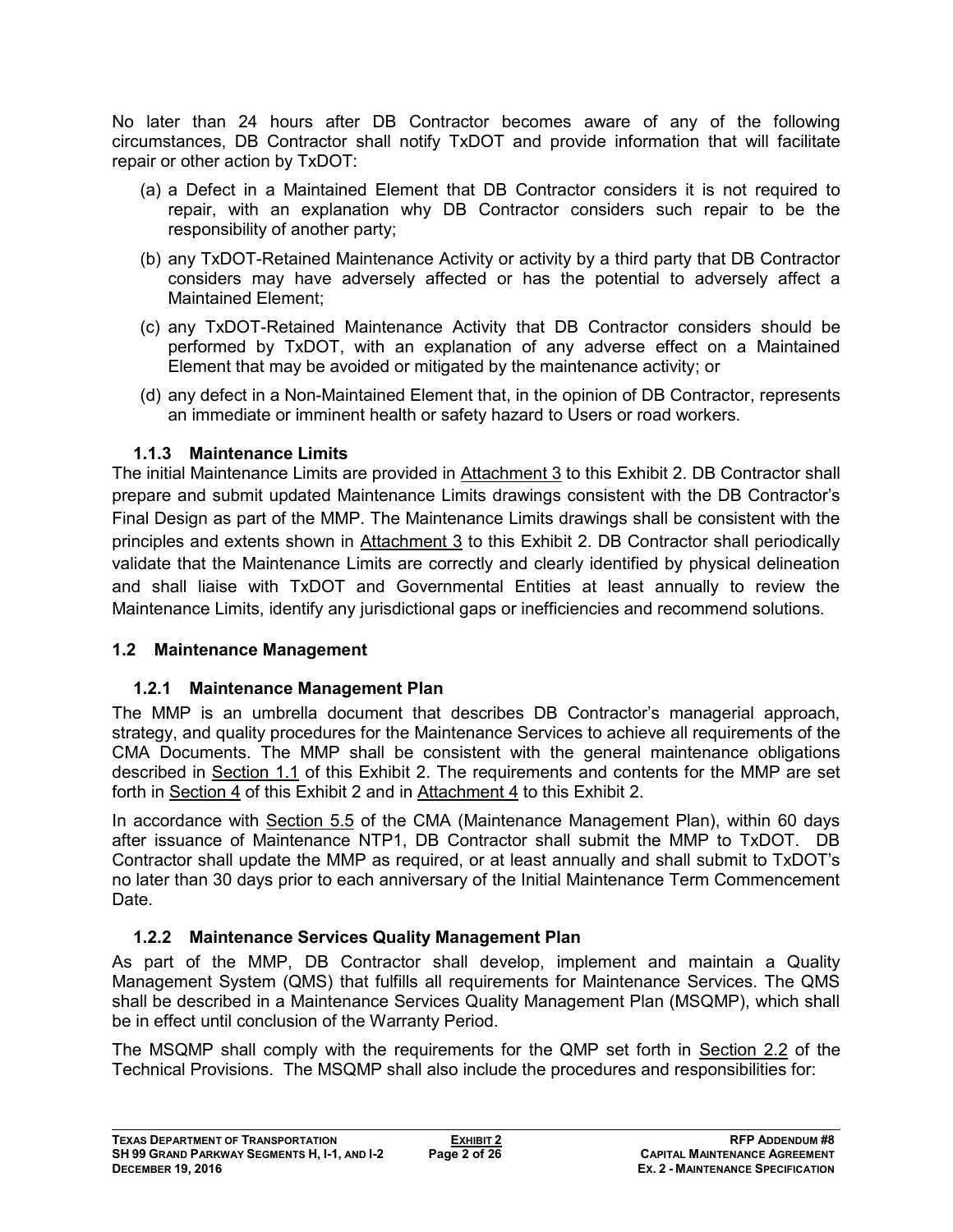- a) how DB Contractor will meet the Performance Requirements, including the necessary inspection procedures and frequencies to ensure compliance with Targets and the achievement of Defect Remedy Period to mitigate hazards, permanently remedy, and permanently repair Defects.
- b) inspection and test plans, including the timing and frequency of testing
- c) control of quality records
- d) validation of the accuracy of Maintenance Records
- e) management reviews
- f) measurement of customer satisfaction
- g) control of nonconforming products and services
- h) validation of the data, times, dates and other information entered into the Maintenance Management System (MMS) for Noncompliance Events
- i) verification of DB Contractor's compliance with the Performance Requirements including frequency of checks / audits
- j) accuracy of all Maintenance Records including frequency of checks / audits
- k) making all quality records immediately available to TxDOT for review

DB Contractor shall update the MSQMP as needed to ensure current versions of the following information are contained in said plan:

- a) the organizational chart that identifies all quality management personnel, their roles, authorities and line reporting relationships;
- b) descriptions of the roles and responsibilities of all quality management personnel and those who have the authority to stop activities;
- c) identification of testing agencies, including information on each agency's capability to provide the specific services required for the activities, certifications held, equipment, and location of laboratories; and resumes for all quality management personnel.

## **1.2.3 Maintenance Safety Plan**

As part of the MMP, DB Contractor shall prepare and submit a comprehensive safety plan ("Maintenance Safety Plan"). The Maintenance Safety Plan shall describe the DB Contractor's policies, plans, training programs, and work site controls to ensure the health and safety of personnel involved in the Project and the general public affected by the Project during the Maintenance Period. The Maintenance Safety Plan shall define when the Maintenance Safety Manager is required to be at the work site or within the Maintenance Limits. The Maintenance Safety Plan is designed to preserve the safety of Users, adjacent communities, transportation workers and Emergency Services.

## **1.2.4 Maintenance Manager**

DB Contractor shall assign a Maintenance Manager as the sole point of contact with TxDOT throughout the Maintenance Period who shall be responsible for:

- (a) implementing the maintenance obligations in this Exhibit 2 and the MMP;
- (b) causing the Maintenance Services to be performed in accordance with the CMA Documents;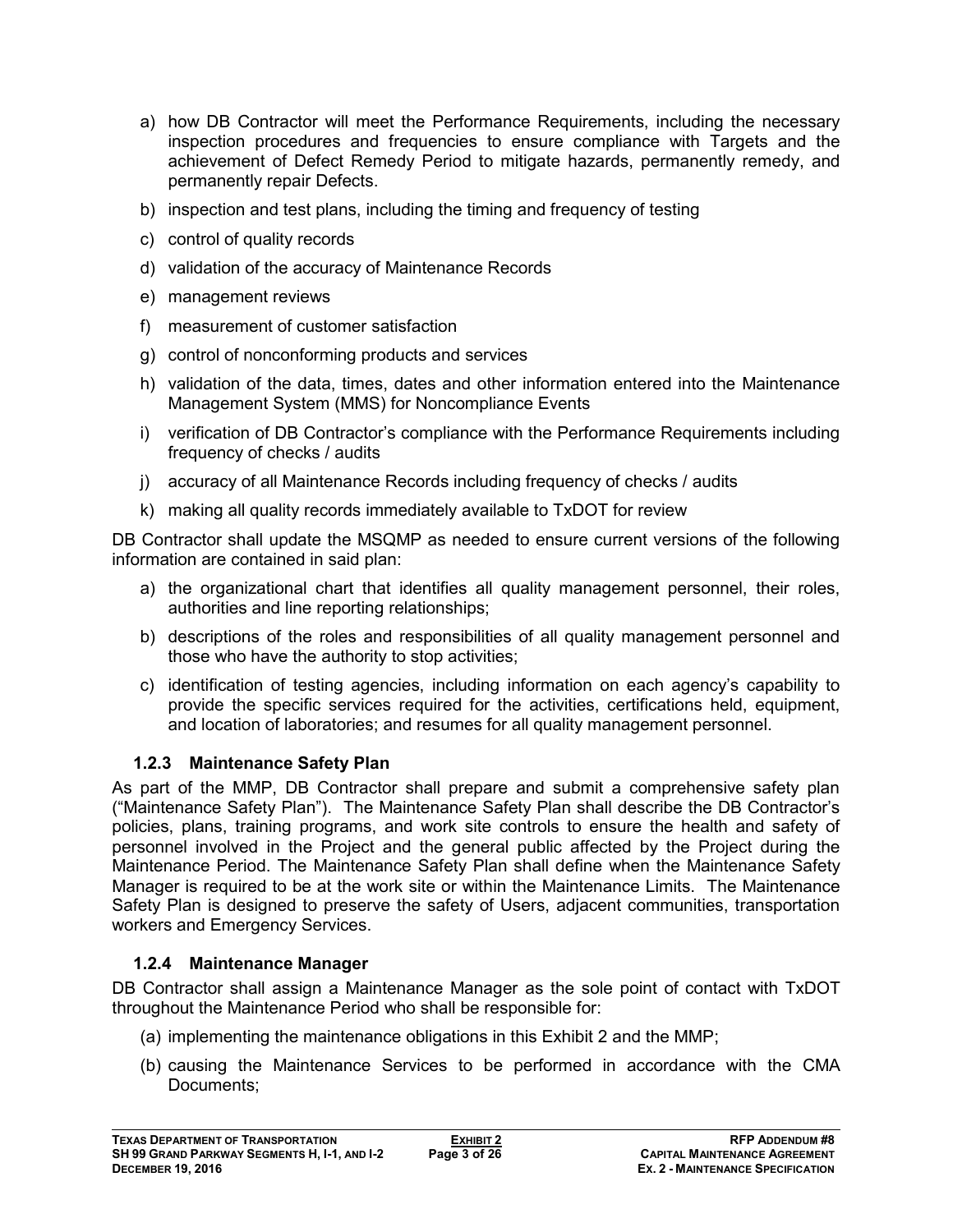- (c) causing all maintenance personnel and resources performing Maintenance Services to be available and properly trained; and
- (d) the health and safety of personnel delivering the Maintenance Services and the general public affected by the Project.

The Maintenance Manager must have a minimum of five years of experience managing maintenance activities on projects of similar scope and complexity and as established in the Proposal Commitments (Exhibit 3 to the CMA).

The Maintenance Manager shall attend all General Inspections, monthly meetings and Audit Inspections and shall be available on site whenever any Renewal Work is undertaken.

## **1.2.5 Maintenance Services Quality Manager**

DB Contractor shall employ a Maintenance Services Quality Manager (MSQM) throughout the Maintenance Period, who shall be responsible for:

- (a) independently overseeing and performing all quality responsibilities for the Maintenance Services in accordance with the MSQMP;
- (b) ensuring that the methods and procedures contained in approved MSQMP are implemented and followed by DB Contractor and Subcontractors in the performance of the Maintenance Services; and
- (c) the quality and accuracy of all Maintenance Records and Submittals including the inspections (Section 1.4 of this Exhibit 2), the contents of the MMS, the Renewal Work Submittal (Section 2.5 of this Exhibit 2) and the DB Contractor's reports (Section 6 of this Exhibit 2).

The MSQM shall be functionally independent from DB Contractor's staff responsible for implementation of the Maintenance Services, and shall report directly to DB Contractor's principals, rather than to the Maintenance Manager.

In addition to the MSQM, TxDOT may require the employment by the DB Contractor of quality management personnel in connection with Renewal Work in accordance with Section 2.2 of the Technical Provisions to be responsible for design, construction and materials quality.

## **1.2.6 Maintenance Safety Manager**

DB Contractor shall employ a Maintenance Safety Manager who shall be responsible for carrying out the Maintenance Safety Plan and all safety-related activities, including training and enforcement of safety operations.

The Maintenance Safety Manager shall be in attendance at the work site or located within the Maintenance Limits whenever required by the Maintenance Safety Plan and as needed to ensure the safety of the public, and personnel employed by the DB Contractor or TxDOT. The position may be fulfilled by another employee of the DB Contractor upon TxDOT's approval, provided the employee meets all qualification requirements. The Maintenance Safety Manager shall have the authority to stop the Maintenance Services. The minimum required qualifications and experience for the Maintenance Safety Manager are:

- (a) roadway construction and safety enforcement experience;
- (b) ten (10) years of progressive construction or operations and maintenance safety management experience;
- (c) designation, at or before the Effective Date, as a Construction Health and Safety Technician® (CHST) by the Board of Certified Safety Professionals (BCSP), or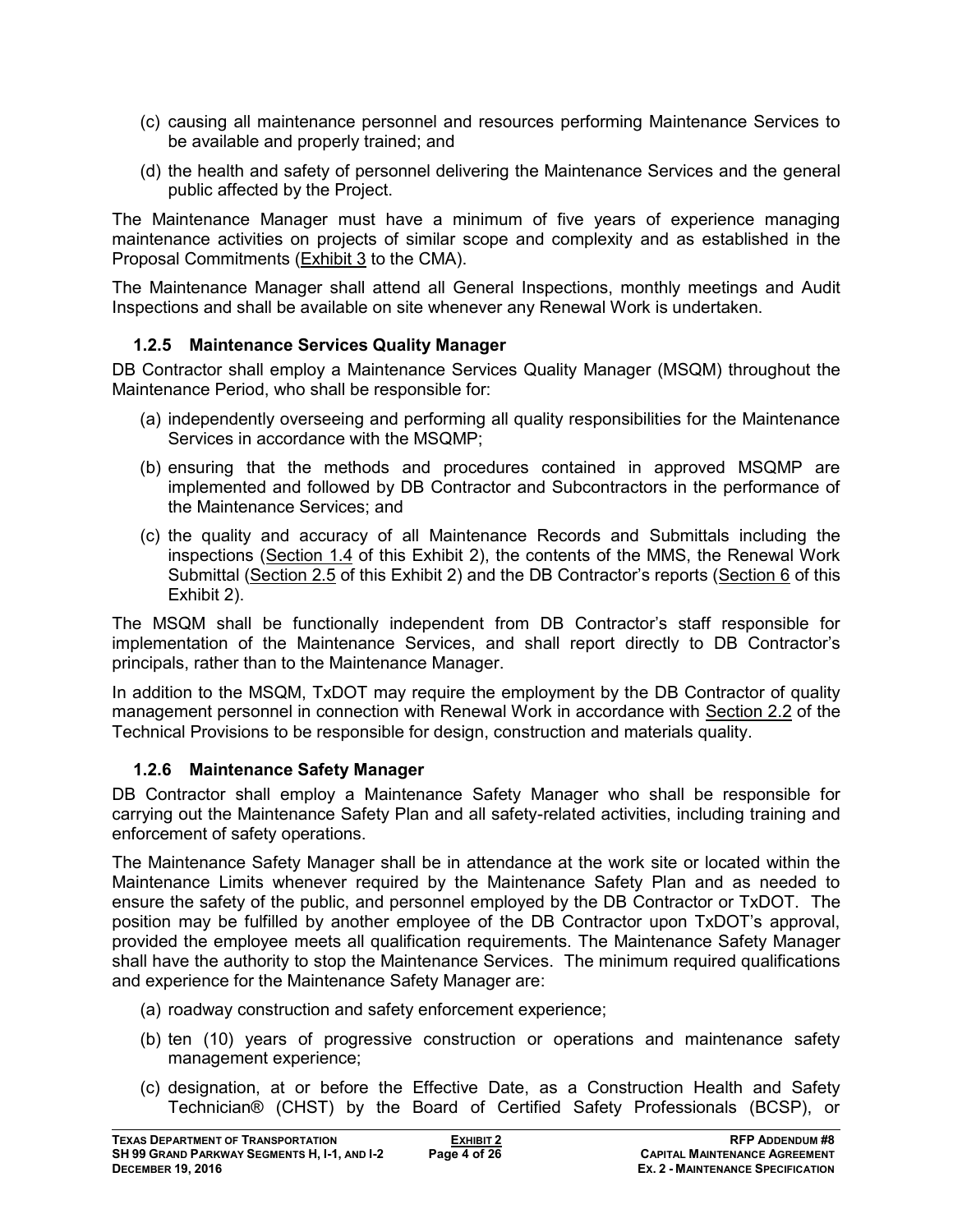designation as a Certified Safety & Health Official (CSHO), either of which may be substituted for two years of safety management experience;

- (d) completion of the OSHA #500 course Trainer Course in OSHA Standards for Construction;
- (e) completion of training and current certification for CPR and first aid; and
- (f) completion of the following training sponsored by an accredited agency:
	- work zone traffic control; and
	- flaggers in work zones.

## **1.3 Performance Requirements**

#### **1.3.1 Performance and Measurement Table**

DB Contractor's performance of the Maintenance Services shall be governed by the Performance and Measurement Table as may be updated in accordance with Section 1.3.4. The Performance and Measurement Table shows for each Maintained Element:

- (a) a performance objective;
- (b) the Defect Remedy Periods for each category of Defect;
- (c) inspection and measurement methods;
- (d) measurement records; and
- (e) Targets.

For each measurement record DB Contractor is required to achieve the stated Target, otherwise a Defect exists that shall be remedied or repaired as further described in this Exhibit 2.

The Defect Remedy Period set forth in the Performance and Measurement Table shall commence upon the earlier of: (i) the date and time DB Contractor became aware of the Defect; or (ii) the date and time DB Contractor should have known of the Defect.

## **1.3.2 Defect Identification, Recording and Categorization**

#### **1.3.2.1 Definitions**

In this Exhibit 2 and as shown on the Performance and Measurement Table:

- (a) hazard mitigation is an action taken by DB Contractor to mitigate a hazard to Users or imminent risk of damage or deterioration to property or the environment such that the Category 1 Defect no longer exists;
- (b) permanent remedy is an action taken by DB Contractor to restore the condition of a Maintained Element following hazard mitigation of a Category 1 Defect;
- (c) permanent repair is an action taken by DB Contractor to restore the condition of a Maintained Element for which a Category 2 Defect has been recorded.

## **1.3.2.2 Sources of Defects and Status**

DB Contractor shall identify and record Defects through inspections described in Section 1.4, notifications by TxDOT and reports or complaints by third parties. DB Contractor shall accurately record the status and categorization of Defects from all sources in the MMS. Where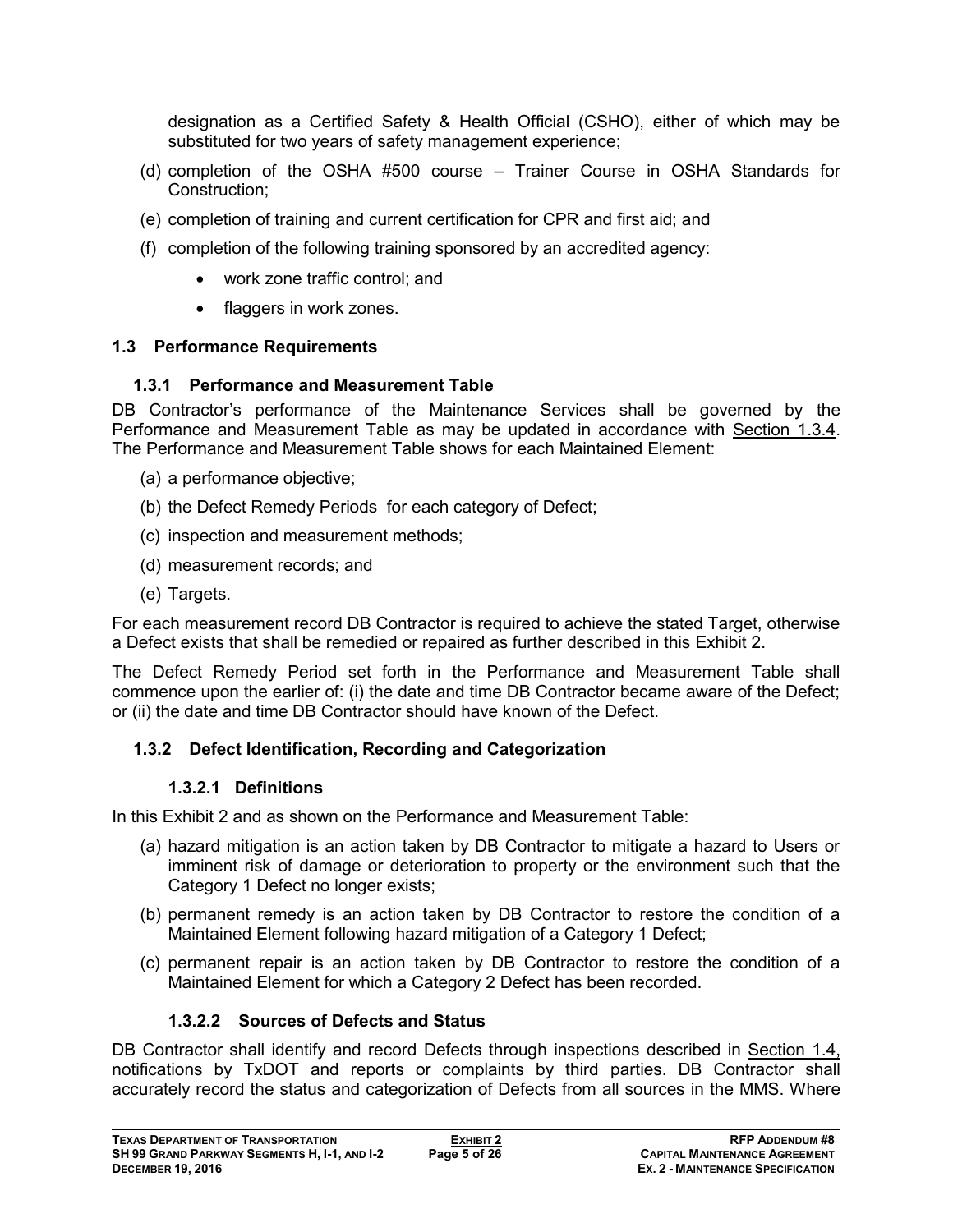multiple instances of Defects arise from the failure to achieve a given Target (for example simultaneous failure to achieve a ride quality Target in multiple locations), a separate Defect shall be recorded for each Performance Section within which the Target is not achieved.

## **1.3.2.3 Defects Identified by DB Contractor, TxDOT or Third Party**

Whenever DB Contractor identifies, becomes aware of or is notified by TxDOT or a third party of a Defect, DB Contractor shall create within the MMS a Maintenance Record containing details of the associated Maintained Element, the nature and categorization of the Defect and the proposed timing and details of hazard mitigation, permanent remedy and permanent repair of the Defect. TxDOT may provide notification of a Defect verbally, in writing or during the course of a joint inspection.

DB Contractor shall categorize each Defect, based upon its determination as to whether:

- (a) it represents an immediate or imminent health or safety hazard to Users or road workers;
- (b) there is a risk of immediate or imminent structural failure or deterioration;
- (c) there is an immediate or imminent risk of damage to a third party's property; or
- (d) there is an immediate or imminent risk of damage to the environment.

Should a Defect meet any of the above criteria, DB Contractor shall record it as a Category 1 Defect. Any other Defect not meeting the foregoing criteria shall be assigned as a Category 2 Defect. DB Contractor shall provide training to all relevant personnel on the categorization of Defects. DB Contractor shall maintain a record of the circumstances of the Defect and how it was categorized. DB Contractor shall facilitate the review by TxDOT of Maintenance Records in the MMS associated with DB Contractor-categorized Defects and shall enable TxDOT to flag any Defect where TxDOT disagrees with any attribute or categorization assigned by the DB Contractor.

## **1.3.3 Permanent Remedy and Permanent Repair of Defects**

Permanent remedy and permanent repair of Defects shall comply with the applicable requirements for Renewal Work as set forth in Section 2 (Renewal Work Requirements).

Where action is proposed to remedy or repair any Defect, DB Contractor shall promptly create a Maintenance Record that identifies the nature of the proposed remedy or repair and shall update the Maintenance Record with as-built details of the actual remedy or repair no later than 7 days after completion. DB Contractor shall include with the updated Maintenance Record verification that the remedy or repair meets the Performance Requirements.

DB Contractor shall take necessary action to avoid any Category 2 Defect from becoming a Category 1 Defect. DB Contractor shall monitor Category 2 Defects to verify the condition of the affected Maintained Element prior to permanent repair and shall inform TxDOT immediately should any such Defect deteriorate to a Category 1 Defect.

For Category 2 Defects, DB Contractor shall undertake the permanent repair within the period specified in the column with the heading "Category 2 Permanent Repair" in the Performance and Measurement Table unless an earlier permanent repair is required to prevent deterioration to a Category 1 Defect.

The existence of a Defect Remedy Period for Category 2 Defects is the maximum period permitted for repair and shall not excuse DB Contractor from completing the repair of all Defects within the Maintenance Period. DB Contractor shall perform the Maintenance Services so that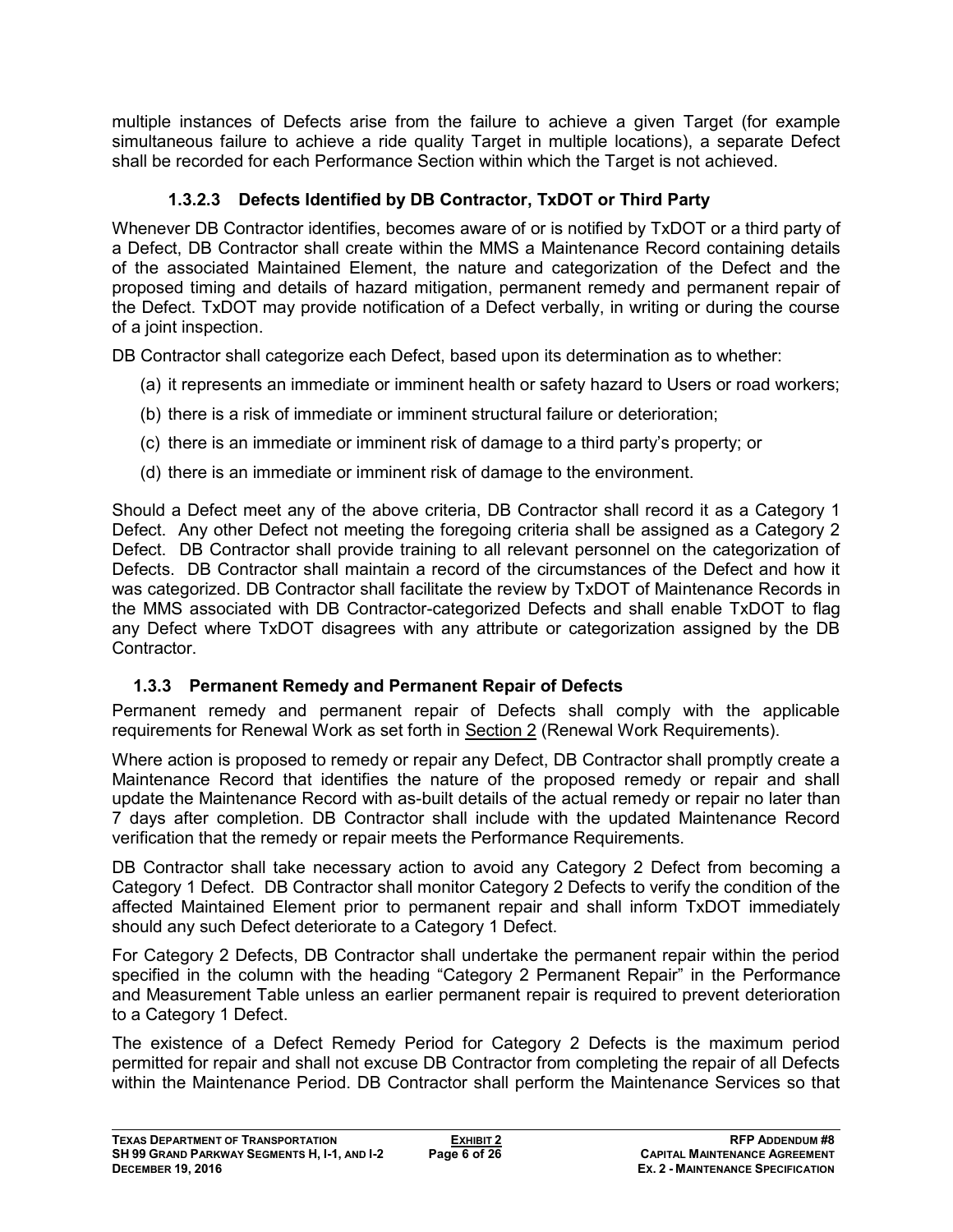every Defect, including any Defect first identified within the final 6 months of the Maintenance Period, has been permanently repaired before the end of the Maintenance Period.

## **1.3.4 Hazard Mitigation of Category 1 Defects**

DB Contractor shall immediately implement hazard mitigation of any Category 1 Defect in a Maintained Element of which it is aware through its own inspections, from a third party or through notification by TxDOT to DB Contractor that TxDOT requires the DB Contractor to perform hazard mitigation for a Category 1 Defect.

For Category 1 Defects, DB Contractor shall take necessary action such that any hazard to Users is mitigated within the Defect Remedy Period specified in the column with the heading "Category 1 Hazard Mitigation" in the Performance and Measurement Table and shall permanently remedy the Defect within the period identified in the column with the heading "Category 1 Permanent Remedy" in the Performance and Measurement Table. DB Contractor shall continue hazard mitigation until a permanent remedy has been completed.

## **1.3.5 Performance and Measurement Table Update**

DB Contractor shall propose changes to the Performance and Measurement Table for TxDOT approval. In its annual update of the MMP, DB Contractor shall propose for TxDOT's approval such amendments to the "Inspection and Measurement Method" and "Measurement Record" as are necessary to cause these to comply with Good Industry Practice and this Exhibit 2. TxDOT may, at any time, require DB Contractor to adopt amendments to the columns with the headings "Measurement Record" and "Inspection and Measurement Method" in the Performance and Measurement Table where such updates are required to comply with then current Good Industry Practice.

TxDOT shall require the adoption of a new "Inspection and Measurement Method" or "Measurement Record" only when required because the current "Inspection and Measurement Method" or "Measurement Record" no longer complies with Good Industry Practice. In this case, the new "Inspection and Measurement Method" or "Measurement Record" shall be determined using the principle that it shall achieve no less than the standard of Maintenance Services that would have been achieved through DB Contractor's compliance with the original "Inspection and Measurement Method", "Measurement Record", and Target.

DB Contractor shall provide updates to the Performance and Measurement Table to take into consideration specific attributes of the Final Design (for example, where the Final Design incorporates a feature that is not included as a Maintained Element in the Performance and Measurement Table). Within this Exhibit 2, reference to the Performance and Measurement Table means the latest approved version of the Performance and Measurement Table as included within DB Contractor's MMP.

## **1.4 Inspections**

## **1.4.1 General Inspections by DB Contractor**

DB Contractor shall cause General Inspections of the Maintained Elements to be conducted by trained staff. The results of these inspections shall be used to:

- (a) identify and categorize newly identified Defects;
- (b) plan permanent remedy and permanent repair of Defects;
- (c) develop programs of Renewal Work;
- (d) update Maintenance Records to show condition and status of Maintained Elements;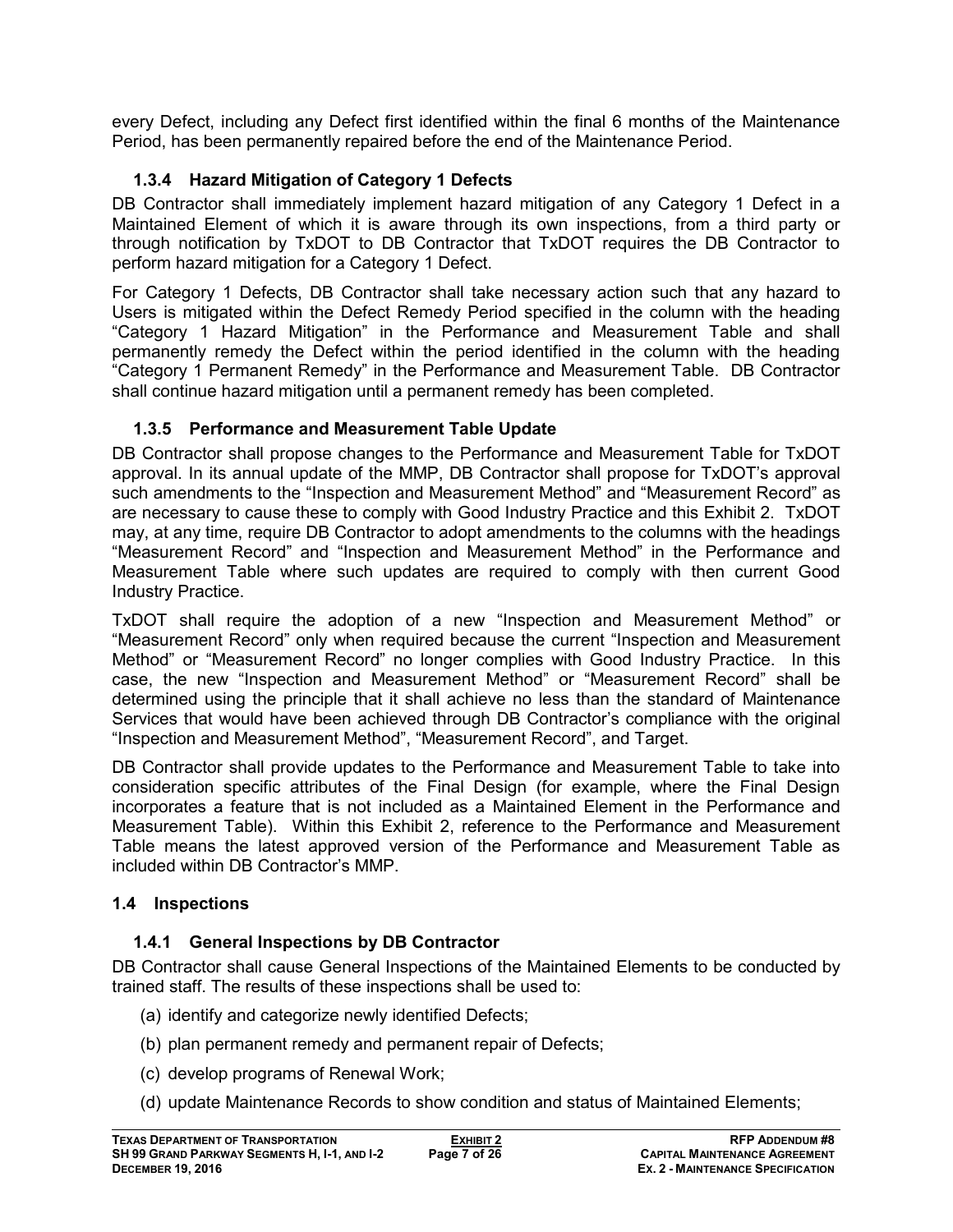- (e) develop and update the Renewal Work Schedule; and
- (f) confirm the adequacy of permanent remedy and permanent repair of previously identified Defects.

DB Contractor shall invite TxDOT to participate in all such inspections with a minimum of 7 days' notice and shall provide transportation and safety equipment for up to two TxDOT personnel.

DB Contractor shall conduct General Inspections at least monthly. The type, frequency and level of detail of General Inspections shall be contained in an inspection plan which shall be submitted to TxDOT no later than 7 days before the inspection date. The inspection plan may be submitted as part of the monthly report if it meets this deadline. At a minimum, DB Contractor shall conduct road speed inspection of all Maintained Elements. DB Contractor shall include more detailed visual or hands-on inspection of selected Maintained Elements when any of the following occur:

- (i) deterioration trends such as an increase in pattern and frequency of previously identified Defects has been identified by either party;
- (ii) Defects had been identified in a previous General Inspection or Audit Inspection that need to be monitored because there is a risk of their deterioration;
- (iii) extreme weather events or Incidents have occurred and TxDOT has notified the DB Contractor that these may have affected Maintained Elements; or
- (iv) reports or complaints have been received from a third party.

Where a more detailed visual or hands-on inspection is required as a result of items (i)-(iii) above, DB Contractor shall cause personnel performing or attending inspections of road pavements and structures to be certified as inspectors and/or raters in accordance with TxDOT's PMIS program or applicable certifying agency for the type of inspection being performed, capable of accurately identifying, categorizing and recording Defects in accordance with the requirements of Section 1.3.

The type, frequency and level of detail of General Inspections shall be adjusted as necessary to take into consideration asset condition information from all sources. DB Contractor shall record details of the manner of inspection (e.g., center Lane Closure or shoulder), the weather conditions and any other unusual features of the inspection in Maintenance Records.

## **1.4.2 Audit Inspections**

DB Contractor shall undertake Audit Inspections every 6 months on Performance Sections randomly selected by TxDOT. DB Contractor shall invite TxDOT to participate in all such inspections with a minimum of 7 days' notice and shall provide transportation and safety equipment for up to two TxDOT personnel.

Audit Inspections shall be conducted on a minimum of 10% of the available Performance Sections such that over a period of no more than 60 months the Audit Inspections provide coverage of 100% of the Project. DB Contractor shall assess the condition of each Maintained Element using the inspection and measurement methods set forth in the column entitled "Inspection and Measurement Method" in the Performance and Measurement Table.

DB Contractor shall conform at a minimum to the inspection standards set forth for the Maintained Element in the column entitled "Inspection and Measurement Method" in the Performance and Measurement Table.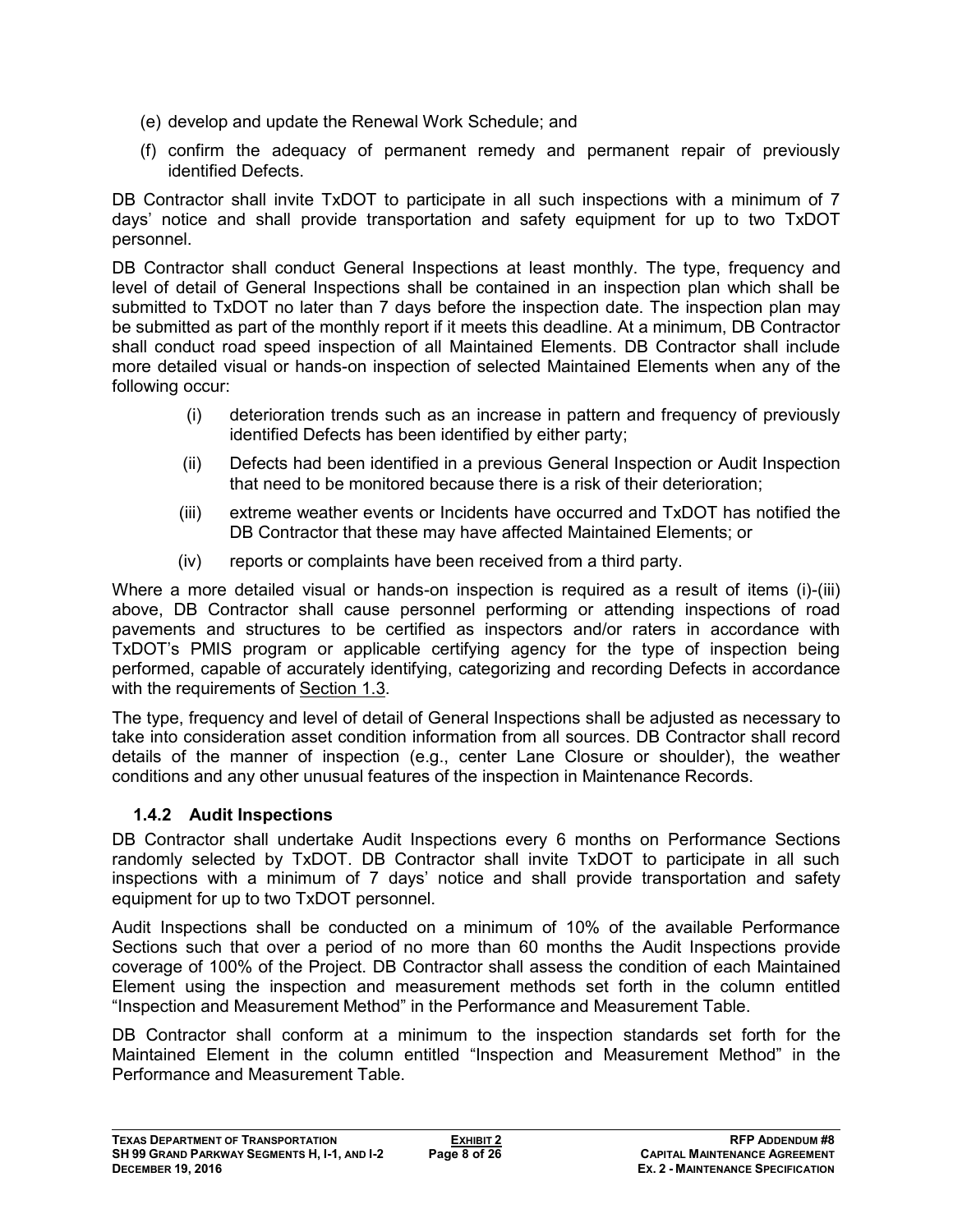DB Contractor shall cause personnel performing Audit Inspections of road pavements and structures to be certified as inspectors and/or raters in accordance with TxDOT's PMIS program or applicable certifying agency for the type of inspection being performed. Inspections, reviews, and testing conducted as part of Maintenance Services shall be performed only by personnel with appropriate training and qualifications, using appropriate equipment that is accurately calibrated and maintained in good operating condition at an AMRL (AASHTO R18, "Establishing and Implementing a Quality System for Construction Materials Testing Laboratories") accredited facility, or at a facility with comparable certification (e.g., ISO 17025, "General requirements for the competence of testing and Calibration laboratories").

DB Contractor shall record in the Audit Inspection all Defects identified during General Inspections undertaken over the 6 month period prior to the Audit Inspection, unless such Defects have been repaired. DB Contractor shall create a new Maintenance Record for each Maintained Element physically inspected during each Audit Inspection in accordance with the column entitled "Measurement Record" on the Performance and Measurement Table.

## **1.4.3 Construction Inspections by DB Contractor**

DB Contractor shall cause all construction work and materials in connection with Renewal Work to be inspected at the frequencies required in compliance with Section 2.2 of the Technical Provisions.

# **1.4.4 Specialist Inspections**

# **1.4.4.1 Types and Responsibility**

The responsibility for performing Specialist Inspections for specified Maintained Elements is defined in Table 1.

| Table 1 – Specialist Inspections                                                                                                                     |                                                                                                                                                                                                                                                                                                                                                                                                       |                       |  |
|------------------------------------------------------------------------------------------------------------------------------------------------------|-------------------------------------------------------------------------------------------------------------------------------------------------------------------------------------------------------------------------------------------------------------------------------------------------------------------------------------------------------------------------------------------------------|-----------------------|--|
| <b>Maintained Element</b>                                                                                                                            | <b>Specialist Inspection</b>                                                                                                                                                                                                                                                                                                                                                                          | <b>Responsibility</b> |  |
| Maintained Elements Ref. 1.1,<br>1.2, and 1.5 in the Maintained<br>Element Category 'Pavement'<br>in the Performance and<br><b>Measurement Table</b> | Annual survey of pavement condition for the<br>entire Project, including main lanes, ramps,<br>cross streets and frontage roads, undertaken<br>using automated condition survey equipment to<br>measure all necessary criteria including: ruts,<br>skid resistance and ride quality according to<br>the "Inspection and Measurement Method" set<br>forth in the Performance and Measurement<br>Table. | <b>DB Contractor</b>  |  |
| Maintained Elements Ref. 3.1<br>and 3.2 in the Maintained<br>Element Category 'Structures'<br>in the Performance and<br><b>Measurement Table</b>     | Routine biennial inspections, to the extent<br>required, for all structures within<br>the<br>Maintenance Limits in compliance with the<br>latest FHWA / NBIS and TxDOT requirements.                                                                                                                                                                                                                  | <b>TxDOT</b>          |  |

# **1.4.4.2 Requirements for DB Contractor-Performed Specialist Inspections**

DB Contractor shall ensure that personnel performing inspections of road pavements and structures are certified as inspectors and/or raters in accordance with TxDOT's PMIS program or applicable certifying agency for the type of inspection being performed. Inspections, reviews, and testing shall only be performed by personnel with appropriate training and qualifications, using appropriate equipment that is accurately calibrated and maintained in good operating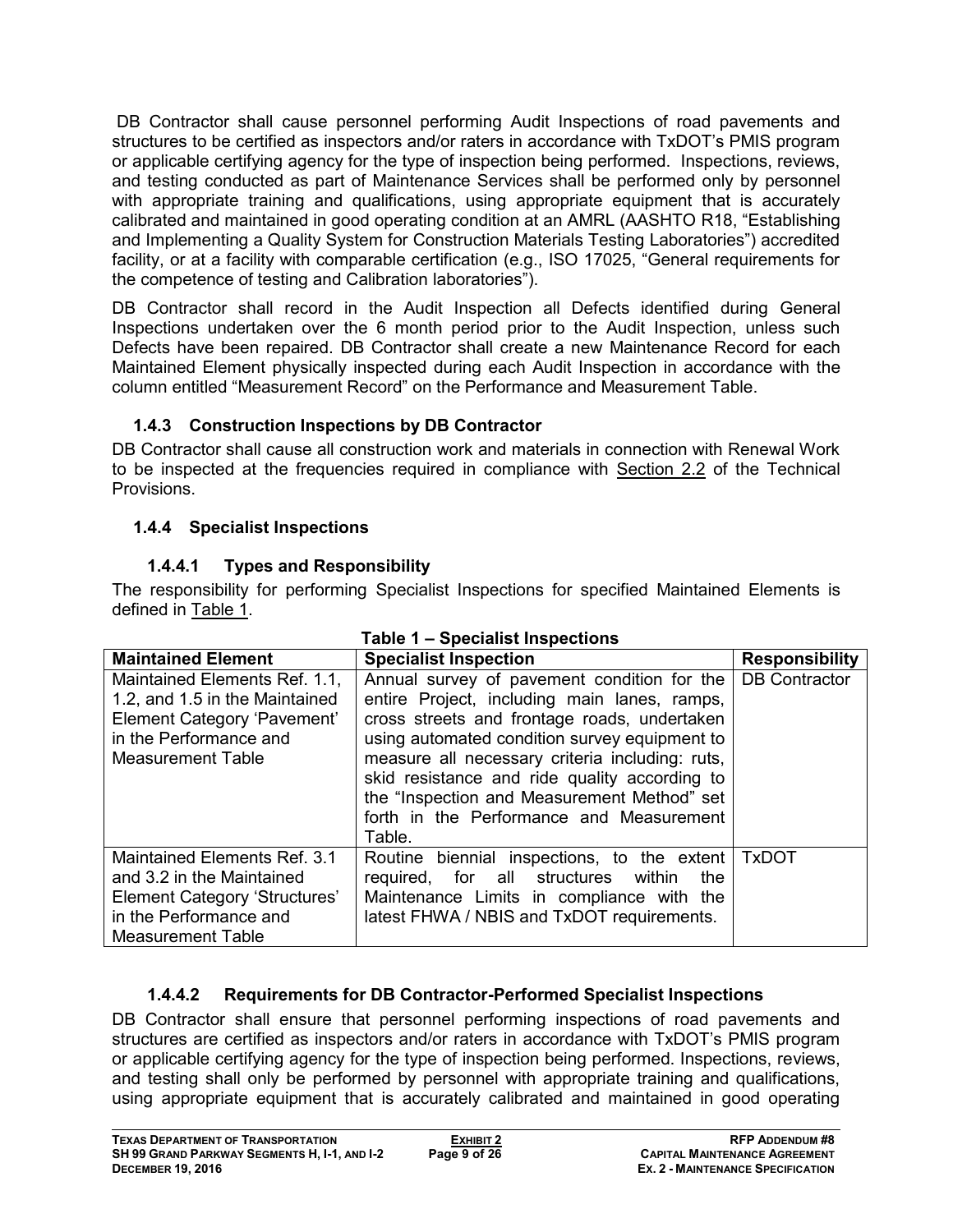condition at an AMRL (AASHTO R18, "Establishing and Implementing a Quality System for Construction Materials Testing Laboratories") accredited facility, or at a facility with comparable certification (e.g., ISO 17025, "General requirements for the competence of testing and Calibration laboratories".)

Pavement automated condition surveys shall be subject to quality assurance by DB Contractor to verify the validity of all test data, either by causing the performance of independent testing on no less than 10% of the Performance Sections inspected or by validation against the results of the most recent annual automated condition inspections of the same type undertaken by TxDOT. TxDOT's annual automated condition survey results will be made available upon request by DB Contractor. DB Contractor shall submit all automated condition survey measurements and quality assurance results to TxDOT in electronic data files. Ride quality data shall use the format specified in TxDOT's Test Procedure for Operating Inertial Profilers and Evaluation Pavement Profiles (Tex-1001-S). DB Contractor's ride quality results will be acceptable provided that the IRI difference between DB Contractor's inertial profiler measurements (average IRI measured within each Performance Section) as compared to the quality assurance measurements or TxDOT-provided measurements is 6.0 in/mile or less.

## **1.4.4.3 Use of Specialist Inspection Results**

Upon receipt of Specialist Inspection results, DB Contractor shall:

- (a) immediately identify all Defects within each Performance Section established by the inspections and enter these Defects in the MMS with the appropriate Defect Remedy Period;
- (b) use the results of Specialist Inspections to prioritize Maintenance Services and update the Renewal Work Submittal;
- (c) identify any results of the Specialist Inspections that require further investigation and flag these for review within the next inspection plan;
- (d) as part of the General Inspections, conduct a detailed visual or hands on inspection with TxDOT at the earliest opportunity to resolve any differences in interpretation of the Specialist Inspection results;
- (e) use the routine biennial inspections and other available sources to determine the condition of all Maintained Elements of the Structures within the Maintenance Limits and identify structural and non-structural deficiencies that require repair; and
- (f) use the most recent Audit Inspections, supplemented by the Specialist Inspections, as a basis for the calculation of the Asset Condition Score.

## **1.5 Asset Condition Score**

## **1.5.1 Performance Sections**

As part of the MMP, DB Contractor shall prepare drawings identifying the Performance Sections and shall submit and update these plans with the applicable part of the MMP. The drawings shall identify the boundaries of each Performance Section and shall cross reference to an inventory describing each Maintained Element of the Project contained within each Performance Section.

DB Contractor shall implement the Texas Reference Marker (TRM) System used by TxDOT to establish Performance Sections. DB Contractor shall use the existing TRM System established on existing sections of the Project. DB Contractor shall coordinate with TxDOT prior to submittal of the MMP to establish the TRM System on newly constructed sections of roadway.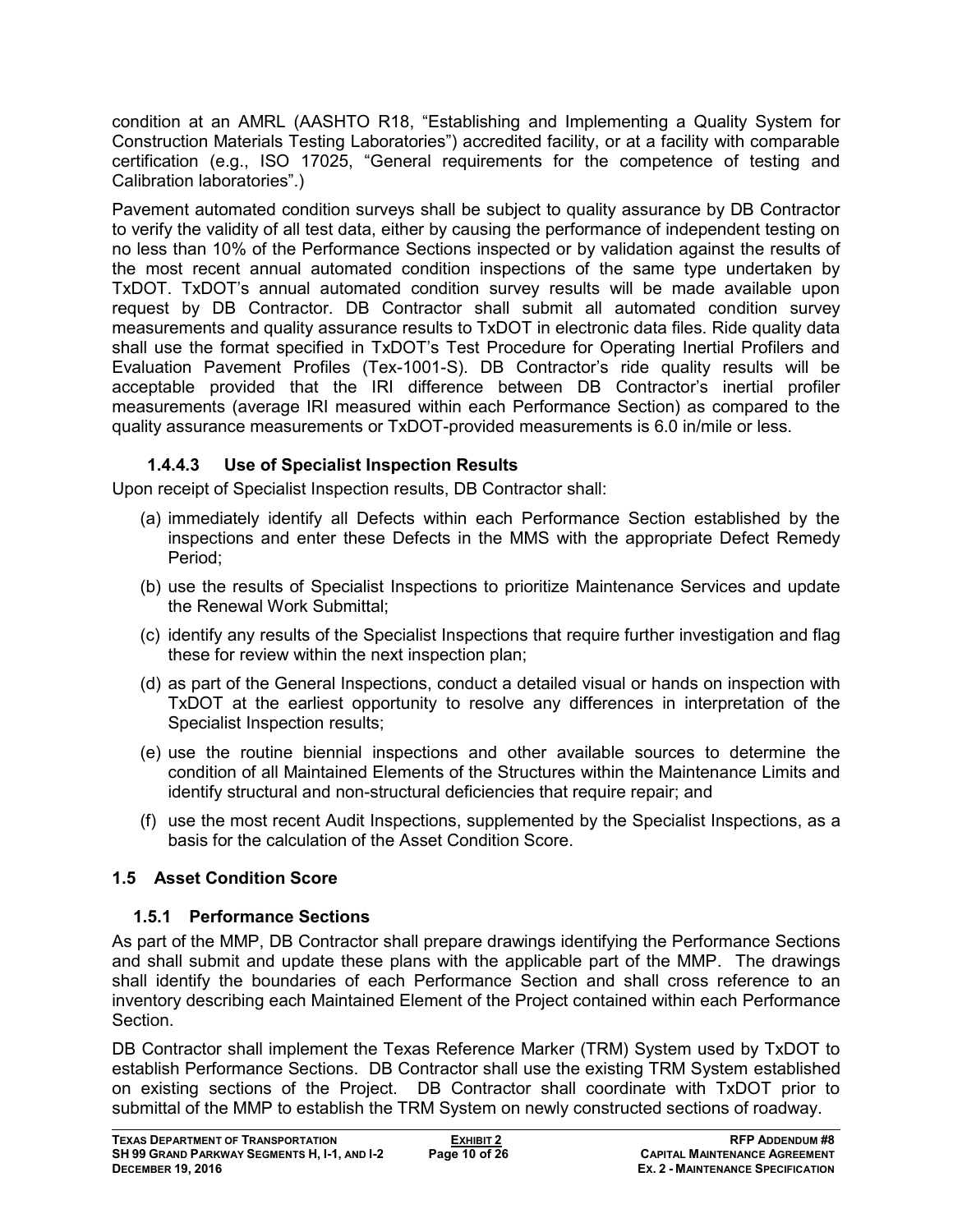## **1.5.2 Asset Condition Score**

Within ten days following each Audit Inspection, DB Contractor shall report to TxDOT in the Maintenance Services Report a Maintained Element Asset Condition Score for each Maintained Element and a Mean Asset Condition Score for each Maintained Element Category, to include all of the Performance Sections inspected in the most recent Audit Inspection. DB Contractor shall calculate the Maintained Element Asset Condition Scores according to the measurement criteria set forth in Table 2.

| <b>Score</b> | Criteria                                                                                                                                                                                                                                                                                                                                                                                                                                                       |
|--------------|----------------------------------------------------------------------------------------------------------------------------------------------------------------------------------------------------------------------------------------------------------------------------------------------------------------------------------------------------------------------------------------------------------------------------------------------------------------|
| 5            | Targets for individual Maintained Elements are almost entirely met (90% to<br>100% compliance with the relevant Targets for each Maintained Element<br>within each Performance Section), and<br>Is fully functional and in nearly new condition, meeting or exceeding<br>$\bullet$<br>Performance Requirement.                                                                                                                                                 |
| 4            | Targets for individual Maintained Elements are substantially met (less than<br>$\bullet$<br>90% compliance and 80% or greater compliance with the relevant Targets for<br>each Maintained Element within each Performance Section), and<br>Is functional and in good condition, meeting Performance Requirement.<br>$\bullet$                                                                                                                                  |
| 3            | Targets for individual Maintained Elements are mostly met (less than 80%<br>$\bullet$<br>compliance and 70% or greater compliance with the relevant Targets for<br>each Maintained Element within each Performance Section), and<br>Is in fair condition, but suggesting need for early replacement, renewal or<br>$\bullet$<br>repair of individual Maintained Element and/or maintenance or operation<br>improvement action to meet Performance Requirement. |
| $\mathbf{2}$ | Targets for individual Maintained Elements are barely met (less than 70%<br>compliance and 60% or greater compliance with the relevant Targets for<br>each Maintained Element within each Performance Section), or<br>In poor condition demonstrating need for immediate replacement, renewal or<br>$\bullet$<br>repair of individual Maintained Element and/or immediate change to MMP.                                                                       |
| 1            | Targets for individual Maintained Elements are not met (less than 60%<br>$\bullet$<br>compliance with the relevant Targets for each Maintained Element within<br>each Performance Section), or<br>In very poor condition demonstrating need for immediate replacement,<br>renewal or repair of individual Maintained Element and/or immediate change<br>to MMP.                                                                                                |

#### Notes to Table 2:

1. The calculation of Maintained Element Asset Condition Score for a Maintained Element is demonstrated by the following example:

Assume there are 520 Performance Sections, of these 10%, or 52 are audited. There are four Targets to be assessed for Maintained Element "ride quality." There are therefore,  $4 \times 52 = 208$  "Measurement Records" for ride quality. If 180 of these "Measurement Records" meet the Target, there would be 87% compliance and a Maintained Element Asset Condition Score of four assigned for that Maintained Element.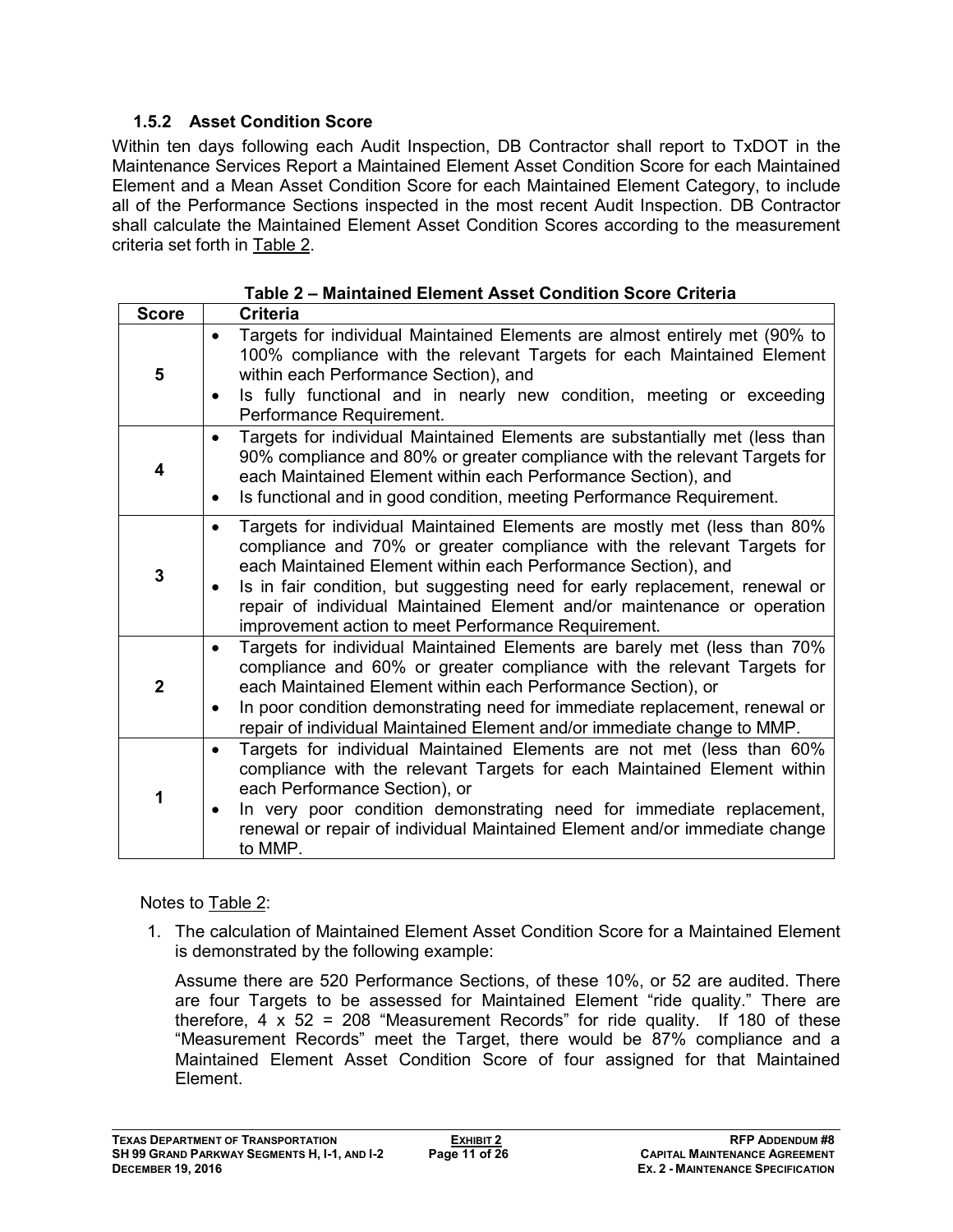- 2. A Mean Asset Condition Score for each Maintained Element Category shall be calculated to 1 decimal point.
- 3. "Mean" in this context shall be the arithmetic mean of each of the Maintained Element Asset Conditions Scores within the Maintained Element Category.
- 4. Where a measurement record relates to a Maintained Element that is not represented in more than 25% of Performance Sections then the Maintained Element Asset Condition Score will be based on a measurement of overall Performance Sections and not a 10% random sample.
- 5. The Maintained Element Asset Condition Score is a mechanism to benchmark the performance of the Project against the performance of other similar facilities and TxDOT may, during the Maintenance Period, alter the Maintained Element Asset Condition Score criteria to reflect Good Industry Practice.

Where specific measurement criteria are not provided in the Performance and Measurement Table, DB Contractor shall use Good Industry Practice to assess the Maintained Element Asset Condition Score against the general criteria stated in Table 2.

#### **1.6 Maintenance Management System (MMS)**

#### **1.6.1 MMS Attributes**

DB Contractor shall implement a computer-based MMS to store all Maintenance Records and record the following attributes of the Maintained Elements:

- (a) asset inventory, description, location, condition, date of installation and repair history;
- (b) description, date-time of identification and categorization of Defects;
- (c) planned actions and date-time for the hazard mitigation and permanent remedy of Category 1 Defects;
- (d) planned actions and date-time for the permanent repair of Category 2 Defects;
- (e) details including date-time of actual repairs performed, reported by Function Code as shown in Attachment 7 to this Exhibit 2; and
- (f) date-time and types of inspections performed.

Horizontal and vertical locational accuracy of Maintenance Records shall meet or exceed Good Industry Practice. Maintenance Records shall be located using the posted TRM reference marker number, Geographic Information System (GIS) data and control number for bridge class structures.

## **1.6.2 Noncompliance Reporting through MMS**

DB Contractor shall record within the MMS all required information in connection with Noncompliance Events in accordance with Section 19.2 of the CMA. Additionally DB Contractor shall include within the MMS a feature that automatically triggers a Noncompliance Event whenever an appropriate hazard mitigation, permanent remedy or permanent repair of a Defect has not been completed within the Defect Remedy Period.

## **1.6.3 Recording of Complaints within MMS**

DB Contractor shall immediately refer to TxDOT all complaints and reports received by the DB Contractor from third parties and shall record within the MMS: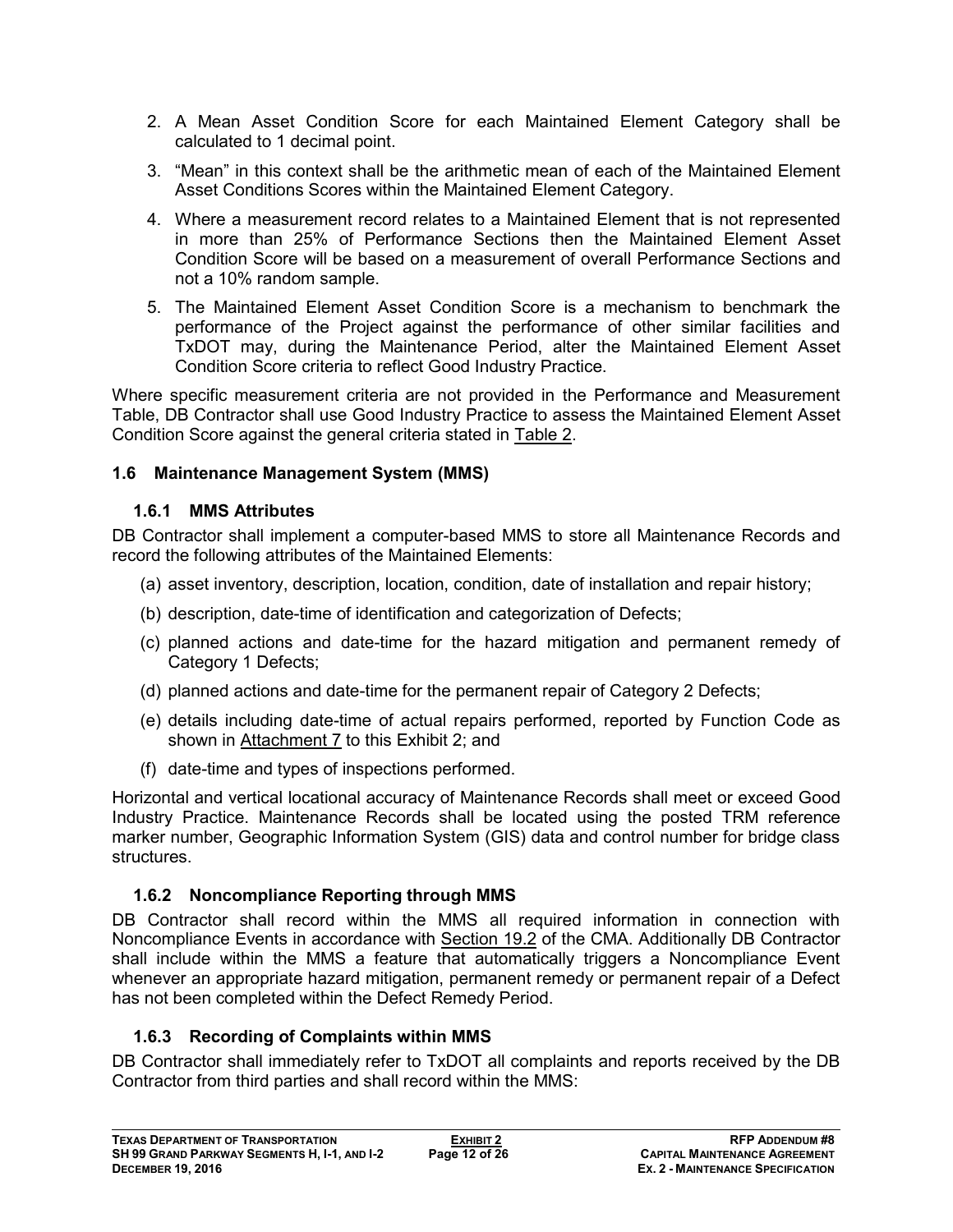- (a) the date and time of the complaint;
- (b) the location and nature of the problem;
- (c) who made the complaint; and
- (d) date and action taken to address the complaint.

#### **1.6.4 Recording of Accidents and Incidents Related to Maintenance Services**

DB Contractor shall record within the MMS all accidents/Incidents involving Users, DB Contractor or Subcontractors that occurs in any of the following circumstances:

- (a) as a result of the performance of the Maintenance Services;
- (b) as a result of a Defect;
- (c) as a result of a Lane Closure implemented by the DB Contractor; or
- (d) within the work zone of a Traffic Control Plan implemented by the DB Contractor.

DB Contractor shall record the following:

- (i) date and time of the accident/Incident;
- (ii) location of the Incident;
- (iii) nature of the Incident;
- (iv) all parties involved in the Incident, including names, addresses, telephone numbers and their involvement (including witnesses);
- (v) responsible party and insurance information;
- (vi) action taken to address the Incident; and
- (vii) documentation of traffic control in place at location.

## **1.6.5 MMS Functional and Timeliness Requirements**

The MMS shall facilitate the direct upload by DB Contractor personnel from handheld devices in the field of all applicable Defect information and attributes including description, date-time of identification and categorization. Any such upload of Defect information with Category 1 Defect status shall trigger immediate automatic e-mail notification of TxDOT and the Maintenance Manager.

When a Maintained Element is constructed, installed, maintained, inspected, modified, replaced or removed, DB Contractor shall update the MMS no later than three days after completion of such work. Category 1 Defects shall be recorded in the MMS immediately upon the DB Contractor becoming aware of the Defect either by direct upload to the MMS by DB Contractor's inspection personnel in the field or by upload of the information to the MMS when Category 1 Defects are notified to DB Contractor by TxDOT or a third party. Category 2 Defects shall be recorded in the MMS no later than 3 days after coming to the attention of DB Contractor. All other recording requirements shall be recorded on the MMS within 15 days of completion or occurrence of the relevant activity.

## **1.6.6 MMS Interfaces with TxDOT**

90 days prior to the Initial Maintenance Term Commencement Date, the MMS shall be fully populated and operational and DB Contractor shall demonstrate to TxDOT the functionality and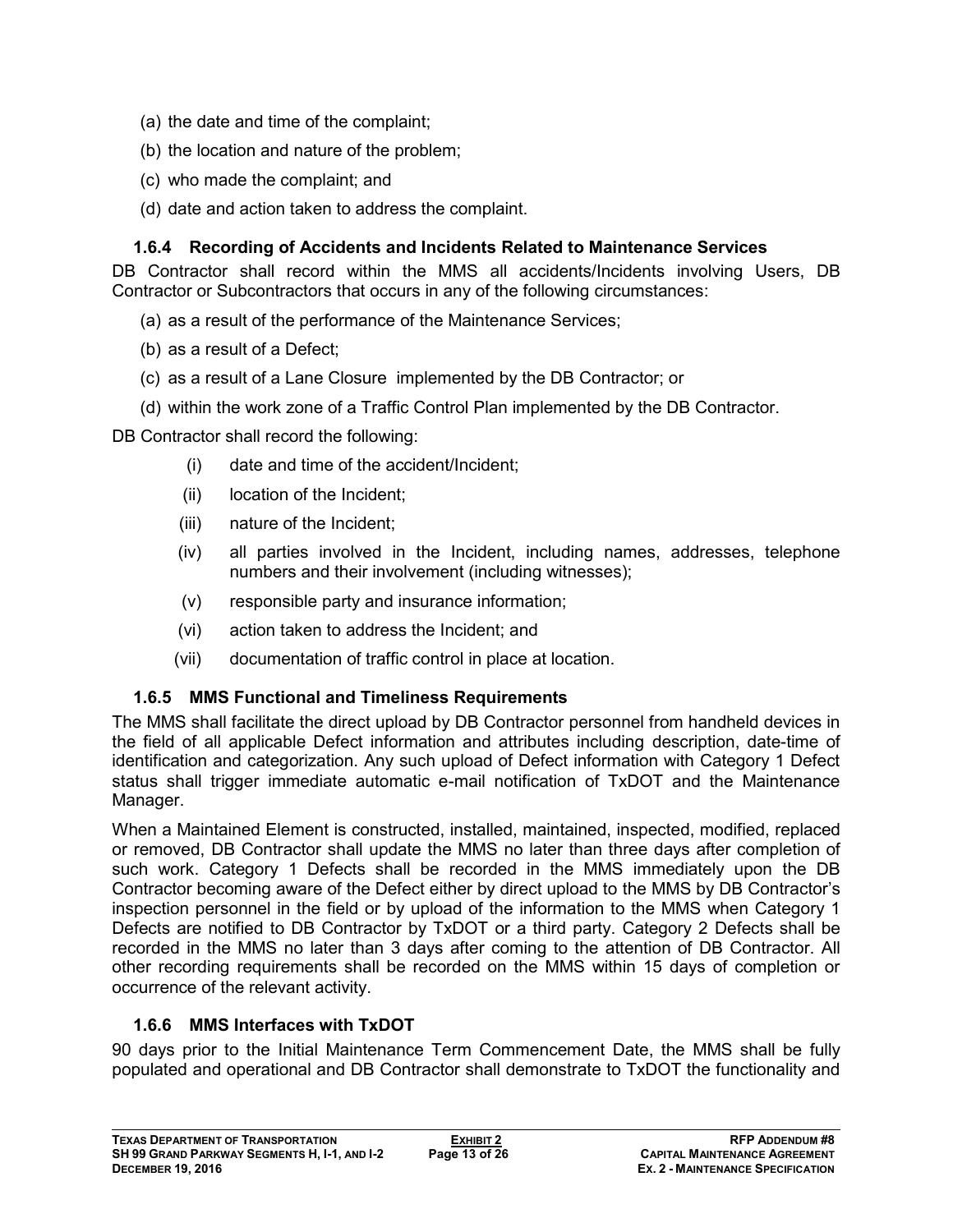use of the MMS and that it is fully compliant with the requirements of the CMA Documents. The MMS shall be kept updated and operational for the duration of the Maintenance Period.

From the date of the demonstration and throughout the Maintenance Period, DB Contractor shall provide equipment, facilities and training necessary to permit remote, real-time, dedicated high-speed access to the MMS, via one terminal each, for up to three TxDOT employees. DB Contractor shall repeat the training and demonstration annually and whenever system changes are implemented.

DB Contractor shall submit to TxDOT asset inventory, condition data, inspection history and repair history of the Maintained Elements (the "MMS transfer data") in a format compatible with the maintenance management system operated by TxDOT (the "TxDOT MMS"). Compatibility shall mean that TxDOT may from time to time issue to the DB Contractor the required data structure, file format, naming protocols and other database requirements for the MMS transfer data ("the TxDOT MMS data structure") and DB Contractor shall cause the next Submittal of the MMS transfer data to comply with the TxDOT MMS data structure. DB Contractor shall submit all available MMS transfer data to TxDOT when DB Contractor's MMS is fully operational before commencement of the Maintenance Services. DB Contractor shall submit the complete and updated MMS transfer data annually thereafter throughout the Maintenance Period.

DB Contractor shall handover the MMS and everything required for its operation to TxDOT, or other entity as directed by TxDOT, upon expiration of the Maintenance Period or earlier termination of the CMA.

#### **2 RENEWAL WORK REQUIREMENTS**

#### **2.1 Obligation to perform Renewal Work**

DB Contractor shall promptly perform Renewal Work to renew, repair, or replace any Maintained Element when any of the following conditions occur:

- (a) the Maintained Element is scheduled for replacement, rehabilitation or renewal in accordance with the Renewal Work Submittal;
- (b) the condition of any Maintained Element is such that early replacement, rehabilitation or renewal is needed to enable Targets for each measurement record to be reliably achieved; or
- (c) Defects have occurred or may be expected to occur on a frequent basis and there is a risk that DB Contractor will be unable to comply with its obligation to remedy and repair such Defects within the applicable Defect Remedy Period.

#### **2.2 Technical Requirements for Renewal Work**

All Renewal Work shall follow the design and construction requirements within the Technical Provisions applicable to the original design, installation or construction unless superseded by an amendment to a Maintenance Standard.

When a Maintained Element is renewed or replaced, and upon the first installation of the renewed or replaced Maintained Element into the Project, DB Contractor shall not have the benefit of any Defect Remedy Period and the Renewal Work shall not be considered complete until the Target for each affected Maintained Element is met or exceeded for each measurement record in the Performance and Measurement Table. Prior to the end of the Maintenance Period or earlier termination of the CMA, DB Contractor shall submit to TxDOT a complete set of Record Drawings and supporting calculations and details that accurately show all Renewal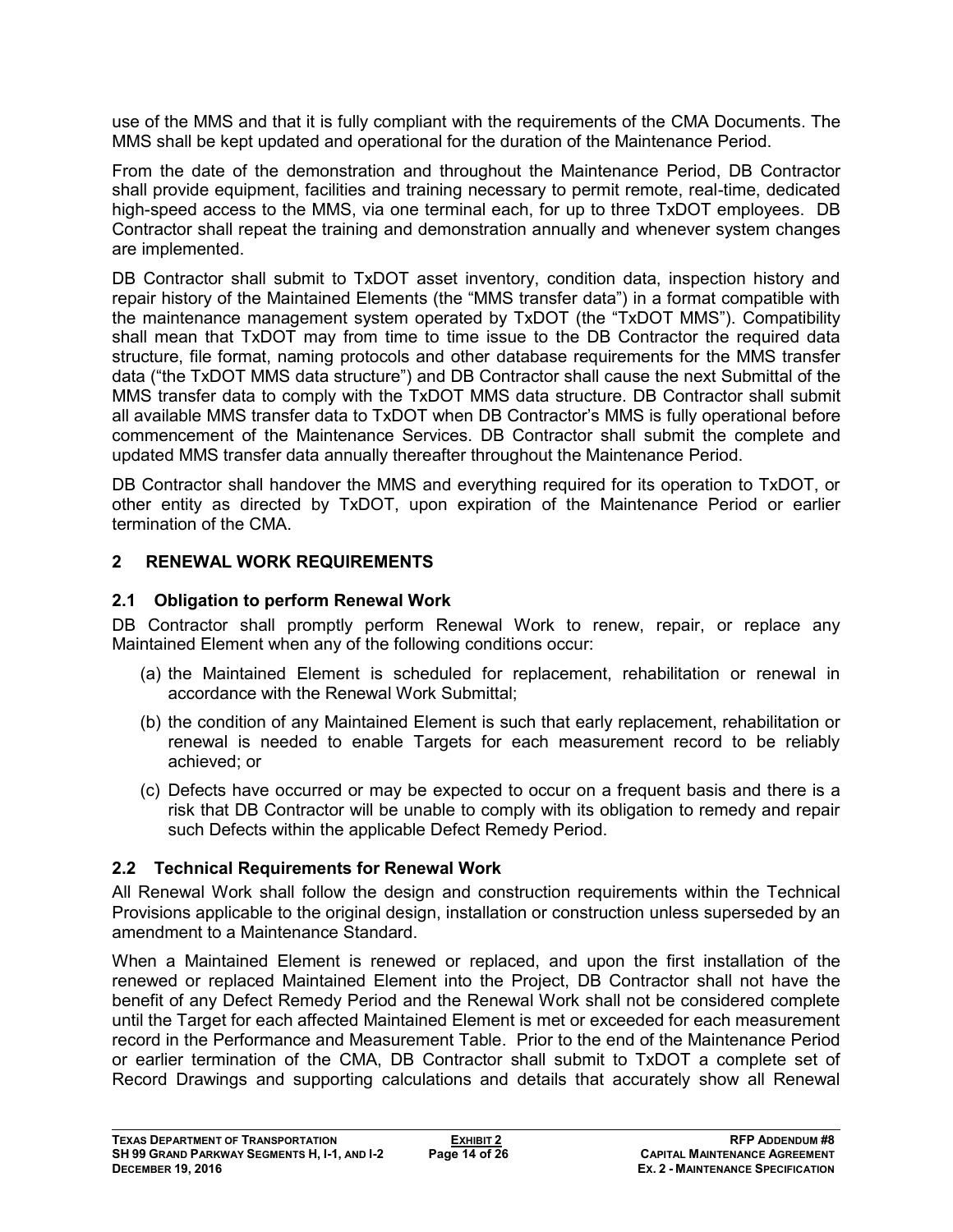Work and any other changes to the Project during the performance of the Maintenance **Services** 

## **2.3 Quality Requirements for Renewal work**

Whenever Renewal Work is undertaken that requires design work or construction work, DB Contractor shall, unless otherwise approved by TxDOT, follow all the requirements of Section 2 of the Technical Provisions in connection with quality management. Depending upon the nature of the Renewal Work, TxDOT may waive any or all of the following requirements at its sole discretion:

- (a) submittal of design in stages of development (Section 2.2.7 of the Technical Provisions);
- (b) employment of one or more independent organization(s) complying with the requirements for the CQAF in accordance with Section 2.2 of the Technical Provisions;
- (c) employment of professional services personnel and staffing including the assignment of a Design Quality Manager and the Engineer of Record (Section 2.2.7.4 of the Technical Provisions); or
- (d) employment of construction services personnel and staffing including the assignment of a CQM and CQAM (Section 2.2.8 of the Technical Provisions).

## **2.4 Nonconforming Work**

DB Contractor shall submit to TxDOT non-conformance reports within seven Days of issuance and shall notify TxDOT of Nonconforming Work within two Days of discovering the Nonconforming Work. TxDOT will issue a non-conformance report if TxDOT discovers any Nonconforming Work. DB Contractor's responsibility to correct Nonconforming Work is set forth in Section 5.9 of the CMA.

## **2.5 Renewal Work Submittal**

Within 60 days after issuance of Maintenance NTP1, DB Contractor shall submit the Renewal Work Submittal for TxDOT review and approval. The Renewal Work Submittal shall include the timing, scope, and nature of Renewal Work that DB Contractor proposes for each year throughout the Maintenance Period with additional details of specific locations, maintenance types and scope of work provided for all planned Renewal Work in the five year period following the Submittal.

DB Contractor shall include in the Renewal Work Submittal, by Maintained Element:

- (a) the estimated Useful Life;
- (b) the description of the Renewal Work anticipated to be performed at the end of the Maintained Element's Useful Life;
- (c) a brief description of any Renewal Work anticipated to be performed before the end of the Maintained Element's Useful Life including reasons why this work should be performed at the proposed time; and
- (d) the Renewal Work Schedule.

Not later than 30 days before each anniversary of the Initial Maintenance Term Commencement Date, DB Contractor shall prepare and submit, for TxDOT's review and approval, either: (a) a revised Renewal Work Submittal or (b) the then-existing Renewal Work Submittal, accompanied by a written statement that DB Contractor intends to continue in effect the then-existing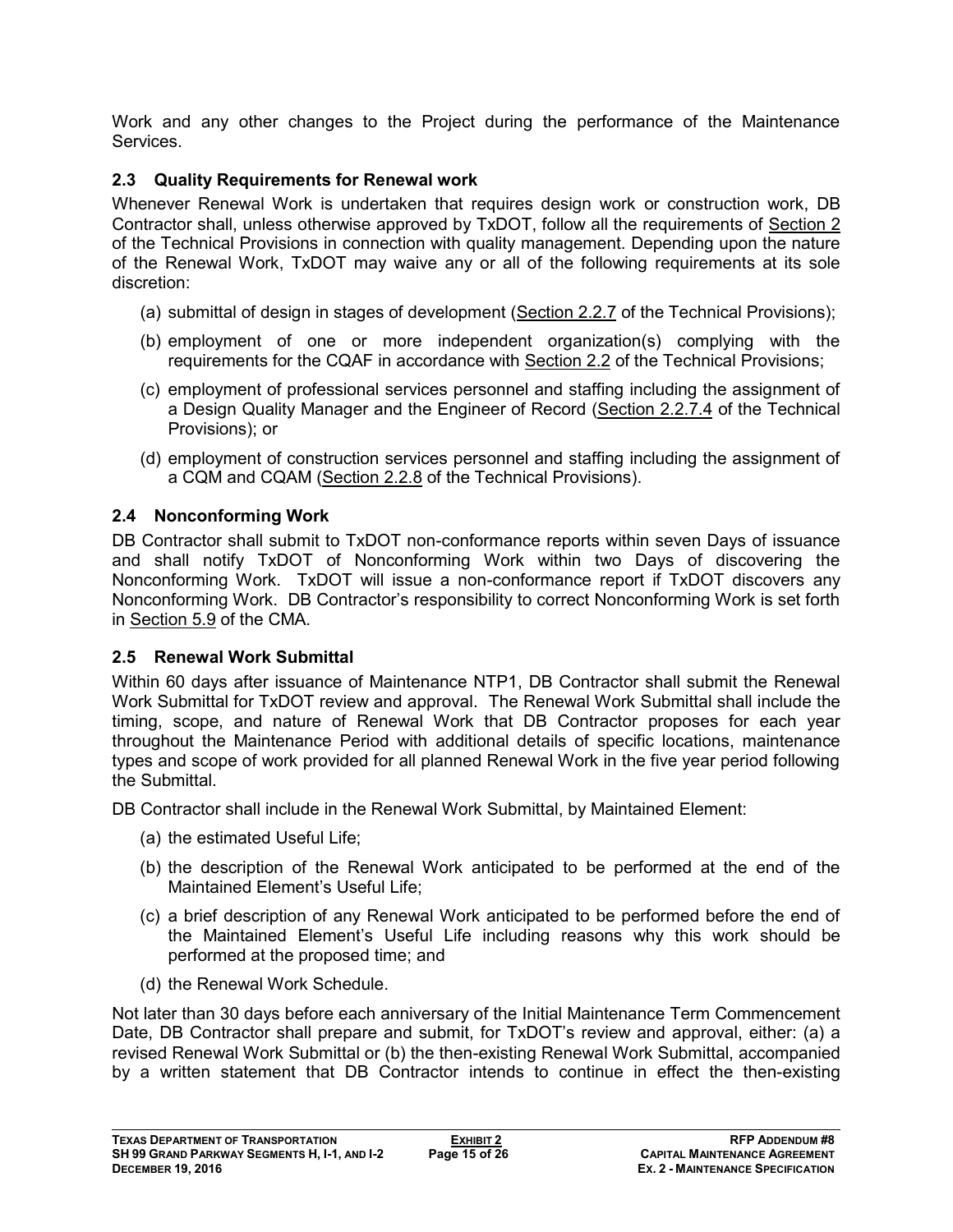Renewal Work Submittal for each Maintained Element without revision for the upcoming year (in either case, referred to as the "updated Renewal Work Submittal").

DB Contractor shall make revisions as reasonably required by experience and then-existing conditions respecting the Project, changes in technology, changes in DB Contractor's planned means and methods of performing the Renewal Work, and other relevant factors. The updated Renewal Work Submittal shall show the revisions, if any, to the prior Renewal Work Submittal and include an explanation of reasons for revisions. If no revisions are proposed, DB Contractor shall include, for each Maintained Element, a justification as to why the prior Renewal Work Submittal still applies.

## **3 MAINTENANCE SERVICES DELIVERABLE SCHEDULE**

As part of the MMP, DB Contractor shall prepare a Maintenance Services Deliverable Schedule.

The Maintenance Services Deliverable Schedule shall include a listing of all Submittals or deliverables as called out in the CMA Documents. Submittal activity durations shall include specific durations for TxDOT review and/or approval of the DB Contractor's Submittals as called out elsewhere in the CMA Documents.

In updates to the MMP, DB Contractor shall update the Maintenance Services Deliverable Schedule to reflect the current status of the Project, including approved Change Orders or provide a notification of no change to the current schedule. Each Maintenance Services Deliverable Schedule update shall accurately reflect all activities as of the effective date of the updated schedule.

## **4 MAINTENANCE OBLIGATIONS**

#### **4.1 Maintenance Safety**

DB Contractor shall provide the Maintenance Services in compliance with the Maintenance Safety Plan to preserve the safety of Users, adjacent communities and transportation workers.

## **4.2 Incident and Emergency Response**

TxDOT will provide the response to Incidents and Emergencies. When instructed by TxDOT, DB Contractor shall repair any damage to Maintained Elements caused by an Incident or Emergency.

Where structural damage to structures is suspected, DB Contractor shall cause that a suitably qualified bridge engineer or specialist inspector is available to evaluate the structure and to advise on temporary repairs and shoring needed to provide safe clearance of the Incident or Emergency.

## **4.3 Environmental Compliance**

## **4.3.1 Hazardous Materials Management Plan**

DB Contractor shall handle Hazardous Materials encountered during the Maintenance Services in compliance with the requirements of Section 3.8 of the CMA and the Hazardous Materials Management Plan (HMMP). DB Contractor shall follow the requirements of Section 4.3.5 of the Technical Provisions for the preparation of Investigative Work Plans and Site Investigation Reports. Whenever the DB Contractor is required to handle Hazardous Materials as part of the Maintenance Services, TxDOT shall be entitled to require that, at its sole discretion, DB Contractor employ a Hazardous Materials Manager complying with Section 4.4.7 of the Technical Provisions. Where Hazardous Materials need to be handled as a result of an Incident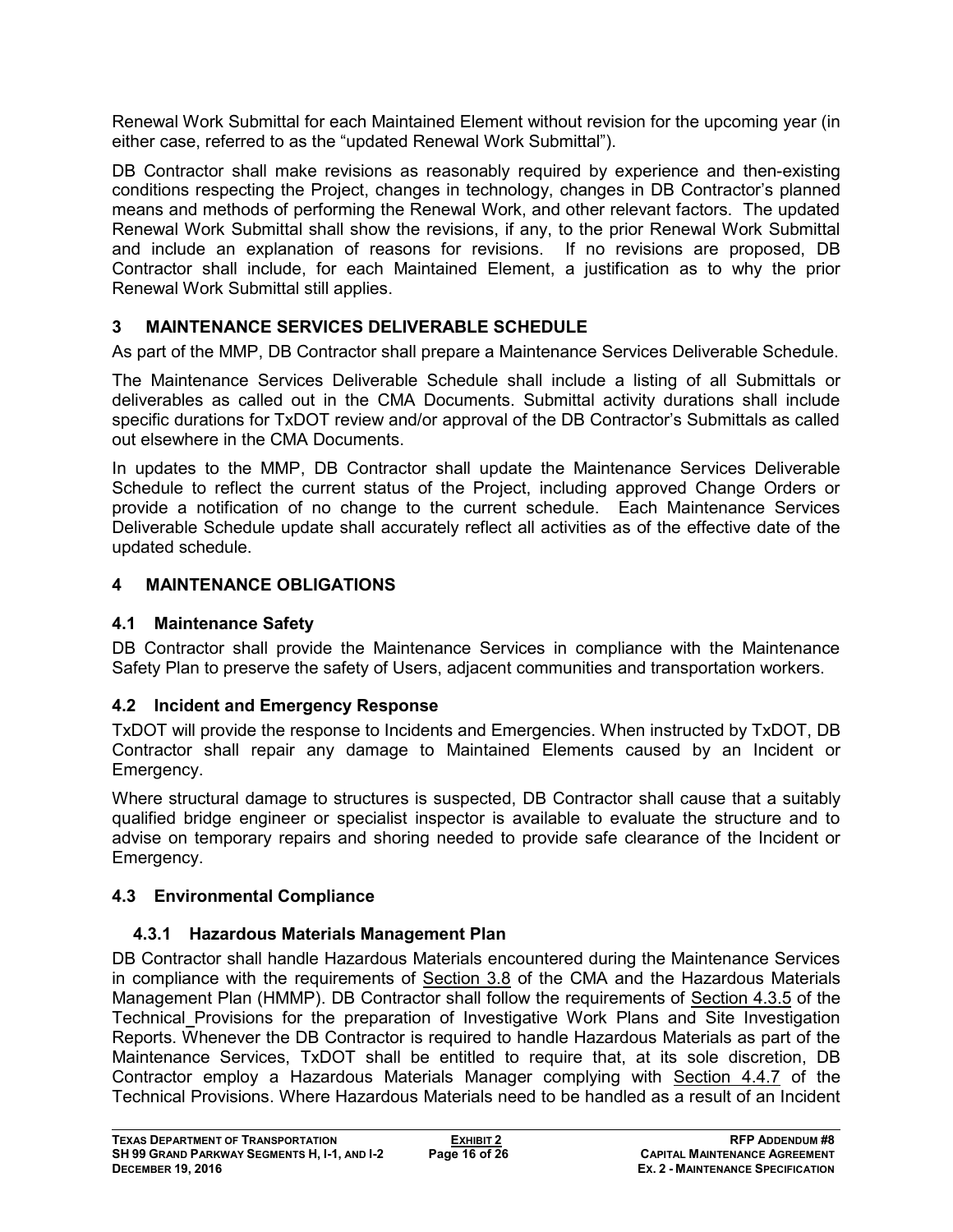(for example the clean-up of a spill that affects a Maintained Element), DB Contractor shall promptly perform Hazardous Materials Management upon instruction from TxDOT and shall cooperate with TxDOT in the agreement of a Change Order.

DB Contractor shall require: all personnel of DB Contractor-Related Entities handling Hazardous Materials to be trained and certified to a level equal to or greater than that established under OSHA 1910.120 (HAZWOPER Training); and all on-Site workers to have received awareness and recognition training on Hazardous Materials to which they may be exposed.

DB Contractor shall provide personal protective equipment to workers and all other personnel who may be exposed to Hazardous Materials within the Maintenance Limits.

As part of the MMP, DB Contractor shall prepare and submit a HMMP for the safe handling, storage, treatment and/or disposal of Hazardous Materials, whether encountered at or brought onto the Project by DB Contractor, encountered or brought onto the Project by a third party, or otherwise, during the Maintenance Period.

The HMMP shall include the identification and contact information for designated responsible individuals in the management of Hazardous Materials and the HMMP and procedures compliant with all applicable Environmental Laws, which at a minimum include:

- a) Updated materials safety data sheets, per OSHA requirements, for all chemicals used in connection with the Maintenance Services;
- b) identification and documentation of potential contaminated sites which might impact Users or the performance of the Maintenance Services;
- c) mitigation of contamination encountered during the Maintenance Services;
- d) a project-specific spill response plan including the prevention, control, and mitigation of fugitive noxious or toxic vapors or particulate matter (dust), contaminated soil, and contaminated groundwater during disturbance of noxious or hazardous materials and media;
- e) training of personnel for responding to and mitigating Incidents involving contamination or waste including a Hazardous Materials training module and worker training awareness so that workers recognize the potential Hazardous Materials to which they may be exposed;
- f) provisions for appropriate storage and disposal of all waste encountered or disposed of on the Project;
- g) an Investigative Work Plan (IWP) and Site Investigative Report (SIR) in the event that Hazardous Materials are discovered during Maintenance Services; and
- h) a list of all personal protection equipment available to protect workers from exposure in connection with the Maintenance Services.

## **4.3.2 SW3P Implementation**

DB Contractor shall perform Maintenance Services in compliance with the TCEQ Texas Pollutant Discharge Elimination System (TPDES) Construction General Permit, in accordance with the TxDOT Storm Water Management and Guidelines for Construction Activities Manual and in compliance with the Storm Water Pollution Prevention Plan (SW3P) requirements. As part of the MMP, DB Contractor shall prepare procedures for a SW3P including criteria determining the types of Maintenance Services for which SW3P requirements shall be followed.

## **4.3.3 Pollution Prevention Plan**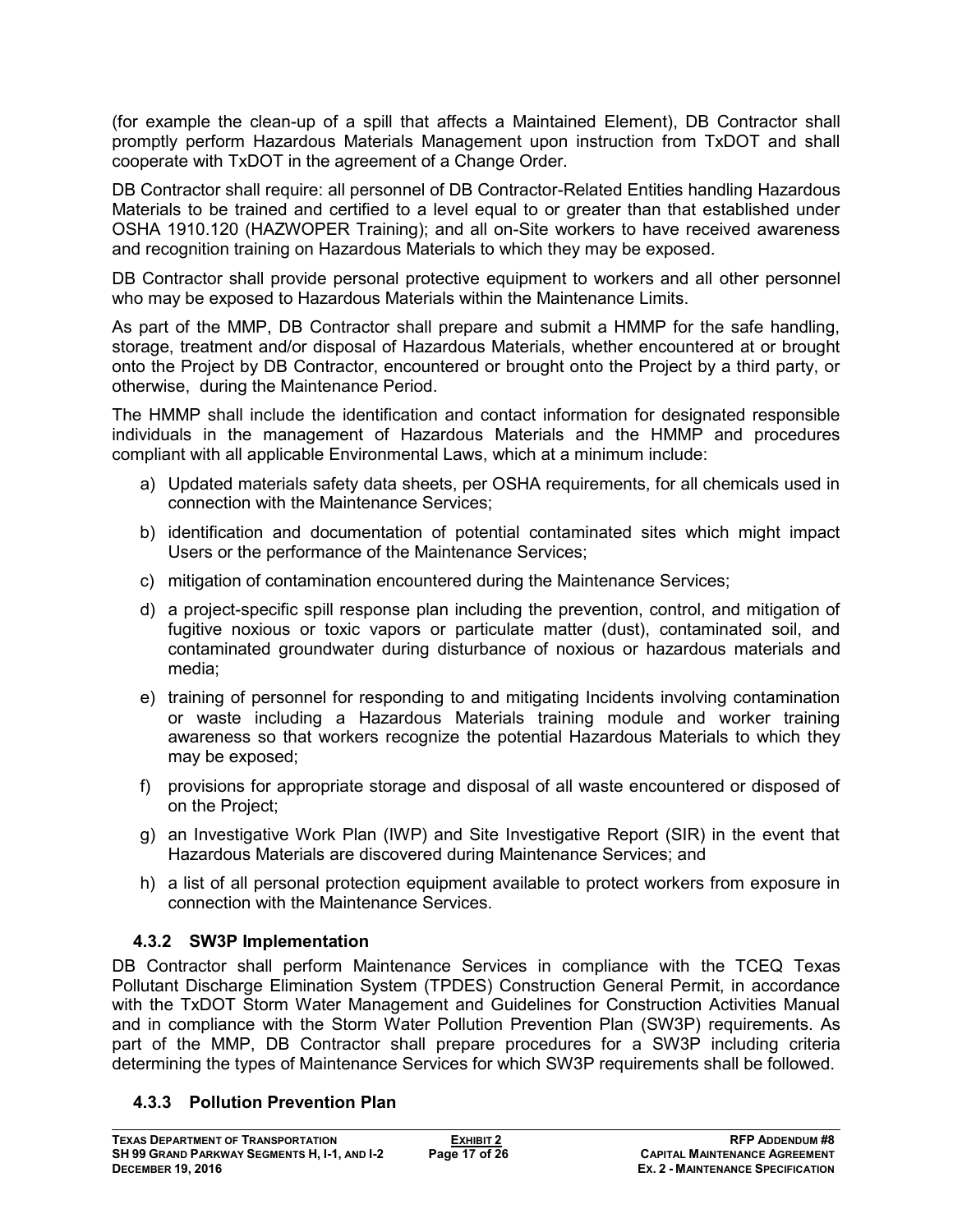As part of the MMP, DB Contractor shall prepare and submit a Pollution Prevention (P2) Plan when applicable in accordance with the Texas Waste Reduction Policy Act. The following items shall be included in the P2 Plan, at a minimum:

- a) large and small quantity generators of hazardous waste;
- b) toxics release inventory (TRI);
- c) list of all hazardous wastes and TRI chemicals;
- d) activities that generate the waste or TRI chemical;
- e) explanation of P2 projects;
- f) implementation schedule;
- g) measurable P2 goals;
- h) personnel awareness program; and
- i) P2 Plan Executive Summary.

#### **4.3.4 Environmental Compliance and Mitigation Plan**

DB Contractor shall meet the environmental requirements of Section 4 of the Technical Provisions during the performance of the Maintenance Services and shall implement the Environmental Compliance and Mitigation Plan (ECMP).

As part of the MMP, the ECMP shall include procedures and responsibilities for:

- a) maintaining the Environmental Commitments for all Maintenance Services including Project-specific identification of significant Environmental Commitments that will require monitoring after Substantial Completion;
- b) verification that any discharge from the Project into a sanitary sewer system complies with appropriate codes and standards of the sanitary sewer owner;
- c) identification and mitigation of any potential traffic noise caused by Maintenance Services;
- d) environmental monitoring within the Project area and submittal of all necessary environmental documentation and monitoring reports to the appropriate Governmental Entities and, when applicable, to TxDOT, to the extent necessary to maintain compliance with applicable Environmental Approvals; and
- e) training personnel to avoid or take appropriate action to minimize environmental impacts caused by Maintenance Services.

## **4.4 Maintenance Records**

For all Maintenance Records, DB Contractor shall follow the document storage and retrieval requirements set forth in Section 2.1.2.1 of the Technical Provisions. DB Contractor's document management system shall be compatible with SharePoint ®.

DB Contractor shall cause all Maintenance Records and Project-related documents to be stored along with accurate information on the location consistent with reference markers in accordance with the TRM, so that all data and records can be retrieved by reference marker and Performance Section.

Maintenance Records shall be kept throughout the Maintenance Period and shall be provided to TxDOT at the time the Project is delivered to TxDOT, at either the expiration of the Maintenance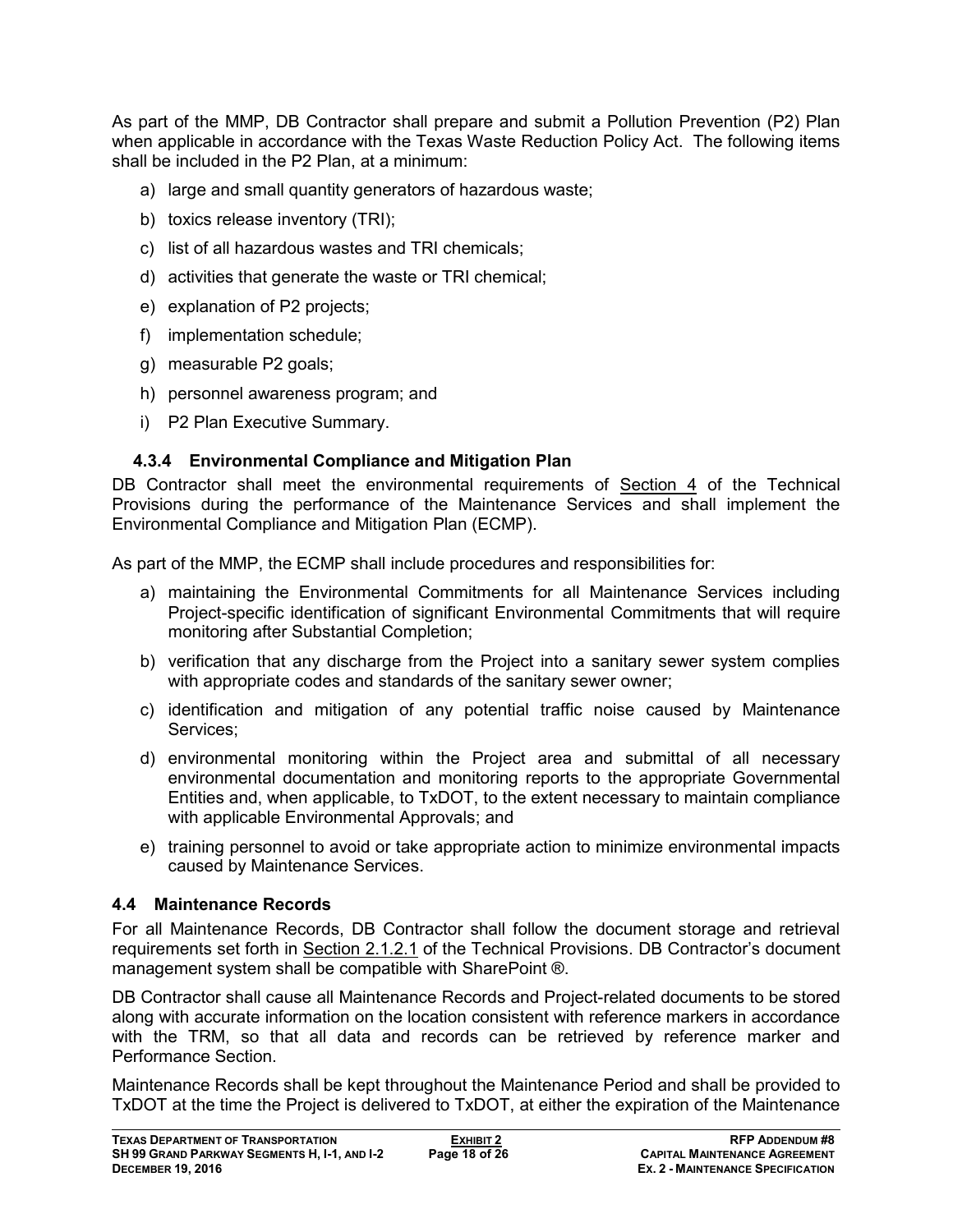Period or earlier termination of the CMA. All records obtained during the Warranty Periods shall be kept and provided to TxDOT at the end of the last Warranty Period.

Unless otherwise directed by TxDOT, record retention shall comply with the requirements of the Texas State Records Retention Schedule.

#### **4.5 Maintenance Communications Plan**

As part of the MMP, DB Contractor shall prepare and submit a comprehensive communications plan ("Maintenance Communications Plan").

The Maintenance Communications Plan shall describe the processes and procedures for communication of Project information between the DB Contractor's organization and TxDOT, other Governmental Entities, Utilities, and third parties. The Maintenance Communications Plan shall describe how the DB Contractor's organization will respond to unexpected requests for information, communicate changes or revisions to necessary DB Contractor personnel, and notify TxDOT before and after changes are made to the CMA Documents.

During the Maintenance Period, DB Contractor shall implement the requirements of the Section 3.2.9 of the Technical Provisions for Lane Closure notification and Section 3.2.10 of the Technical Provisions for Emergency event communication.

#### **4.6 Maintenance Transition Plan**

At sixty (60) days prior to the end of the Maintenance Period, or upon earlier termination of the CMA, DB Contractor shall submit a comprehensive transition plan ("Maintenance Transition Plan") to TxDOT which includes the following items:

- (a) Maintenance Transition punch list;
- (b) list and status of Warranties;
- (c) vendors' test reports;
- (d) DB Contractor's test reports;
- (e) Record Drawings for Renewal Work;
- (f) Maintenance Records; and
- (g) copies of Warranty and service contracts.

At sixty (60) days prior to the end of the Maintenance Period, DB Contractor shall submit to TxDOT a complete set of Record Drawings. The Record Drawings and documentation shall be an organized, complete record of drawings and supporting calculations and details that accurately represent what DB Contractor constructed. DB Contractor shall ensure that the Record Drawings reflect the actual condition of the Maintenance Services construction.

DB Contractor shall coordinate the identification of Maintenance Transition punch list items required to be completed by DB Contractor prior to maintenance transfer. Maintenance Transition punch list shall include (a) estimated completion dates, (b) responsible Party(s), and (c) items that must be completed prior to maintenance transfer.

DB Contractor shall be responsible to prepare (in conjunction with TxDOT), administer and complete all items on the Maintenance Transition punch list to the satisfaction of TxDOT prior to the transfer of maintenance responsibilities to TxDOT.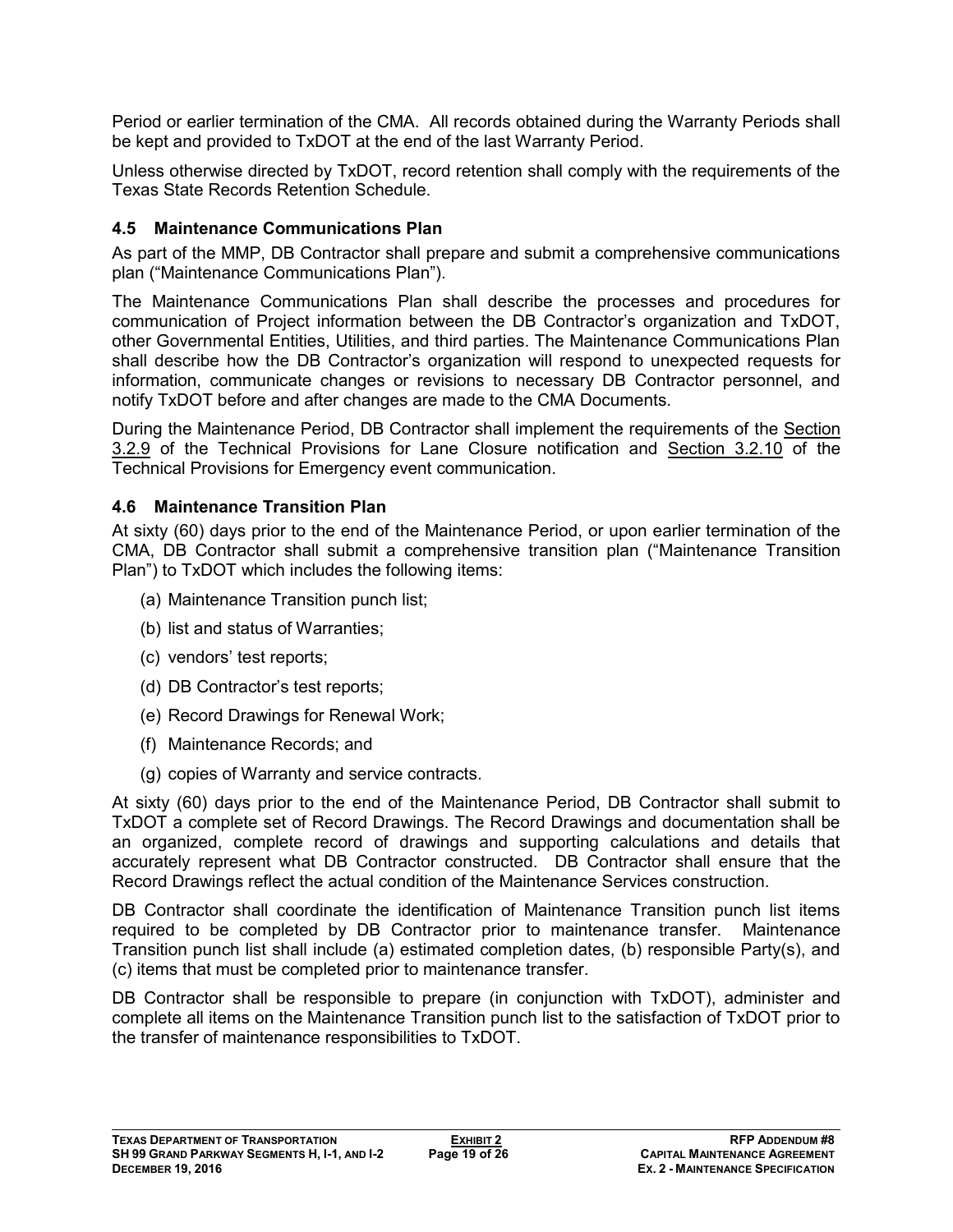#### **5 TRAFFIC MANAGEMENT REQUIREMENTS**

#### **5.1 General Requirements**

Throughout the Maintenance Period, DB Contractor shall conform with the requirements set forth in this Section 5 of this Exhibit 2, and shall provide for the safe and efficient movement of people, goods, and services, through and around the Project, while minimizing negative impacts to Users, residents, and businesses.

While planning and carrying out Maintenance Services, DB Contractor shall take into account the restrictions set forth in Attachment 6 to this Exhibit 2 and shall coordinate its Traffic Management Plan (TMP) with the traffic management to be performed by others to minimize disruption to Users of the Project.

DB Contractor shall produce a traffic control plan for each and every phase of every planned Maintenance Services activity that impacts traffic and involves traffic control details and shall coordinate with appropriate Governmental Entities on the development of the plan. DB Contractor is responsible for obtaining all necessary permits from such local entities to implement the plans.

Refer to Section 12.5 of the CMA for Lane Rental Charges that shall apply for Lane Closures.

#### **5.2 Traffic Management Plan**

As part of the MMP, DB Contractor shall prepare and submit a comprehensive TMP to be used throughout the Maintenance Period that includes the following contents:

- (a) obtaining acceptance of detours, road and Lane Closures and other traffic pattern modifications from applicable Governmental Entities, and implementing, maintaining and removing those modifications;
- (b) obtaining approval of Lane Closure and traffic control plan from TxDOT;
- (c) installation, maintenance and removal of interim signing and the corresponding handling of permanent signing during maintenance work
- (d) installation, maintenance, replacement and removal of traffic control devices, including pavement markings and traffic barriers, if used
- (e) safe ingress and egress of construction vehicles in the work zone;
- (f) continuous access to established truck routes and Hazardous Material (HazMat) routes, and to provide suitable detour routes, including obtaining any approvals required by the appropriate Governmental Entities for these uses. (Refer to Section 3.1 Hazardous Material Management Plan of the MMP)
- (g) comprehensive traffic control strategy to be implemented at the work site including an evaluation of the work operation, traffic conditions, safe ingress and egress of construction vehicles
- (h) modification of plans as needed to adapt to changing Project circumstances;
- (i) communication of TMP information to DB Contractor's public information personnel and notify the public of maintenance of traffic issues; and
- (j) contingency plan of how traffic congestion can be alleviated.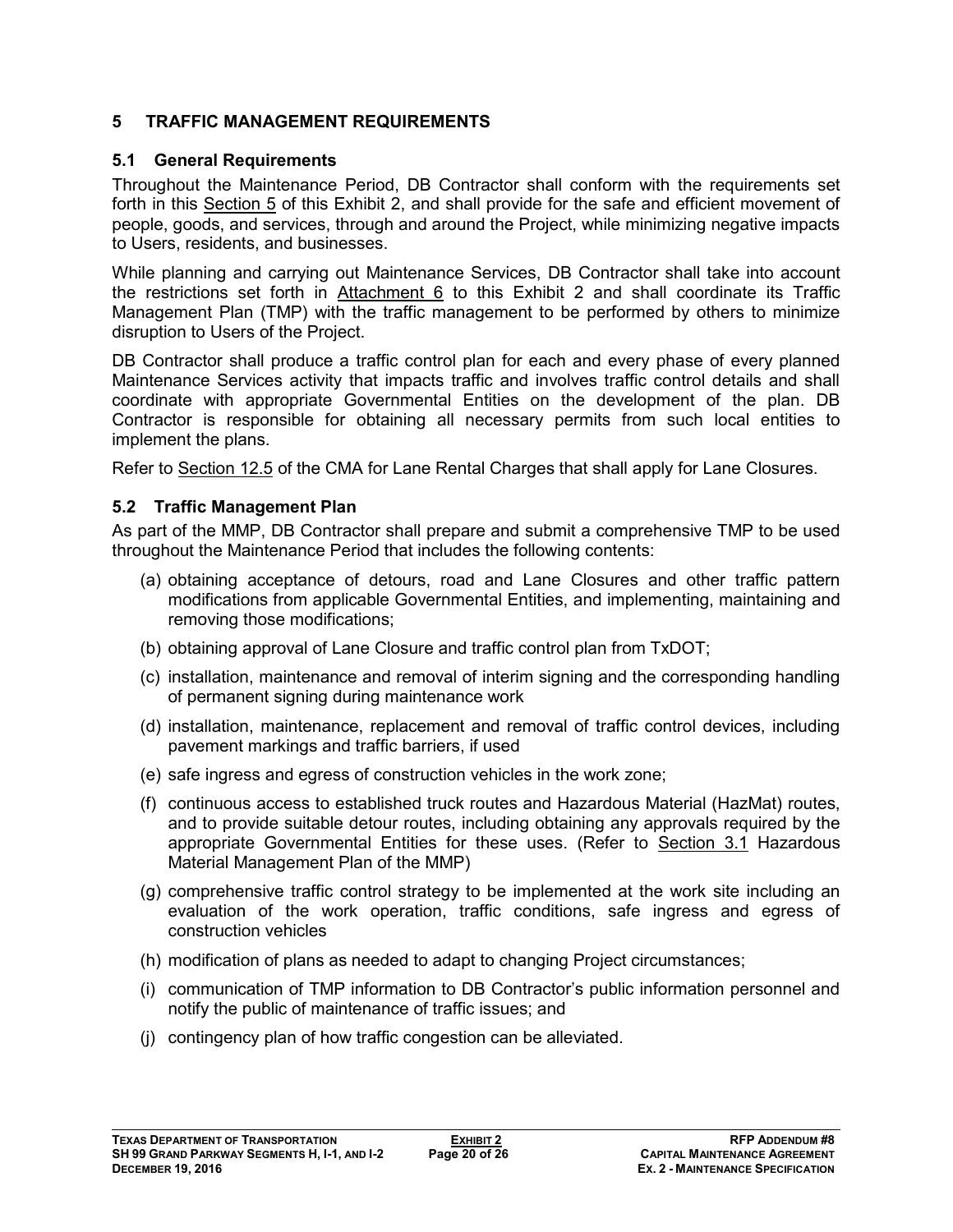#### **5.3 Traffic Control Plan**

DB Contractor shall provide traffic control plans to TxDOT for review no later than 10 days before implementation for Partial Lane Closures and no later than 14 days before implementation for Full Lane Closures.

- (a) DB Contractor shall use the procedures in the TMP, TxDOT standard drawings, and TMUTCD requirements to develop detailed traffic control plans which provide for all construction stages and phasing, as well as all required switching procedures.
- (b) The traffic control plan shall include details for all detours, traffic control devices, striping, and signage applicable to each phase of construction. Information included in the traffic control plans shall be of sufficient detail to allow verification of design criteria and safety requirements, including typical sections, alignment, striping layout, drop off conditions, and temporary drainage. The traffic control plans shall clearly designate all temporary reductions in speed limits. Changes to posted speed limits will not be allowed unless specific prior approval is granted by TxDOT.
- (c) DB Contractor shall keep the number of Lane Closures to an absolute minimum and shall keep each Lane Closure to the shortest time and extent necessary for safe and efficient operations and in accordance with Attachment 6 to this Exhibit 2.
- (d) DB Contractor shall ensure that opposing traffic on a normally divided roadway shall be separated with appropriate traffic control devices, shall maintain signing continuity within the Project and intersecting streets at all times, and shall ensure all streets and intersections remain open to traffic to the greatest extent possible.
- (e) DB Contractor shall maintain access to all adjacent streets and shall provide for ingress and egress to public and private properties at all times.
- (f) If at any time the traffic queue resulting from the Maintenance Services cannot be dispersed within 10 minutes, DB Contractor shall immediately undertake modifications to alleviate the traffic congestion. A contingency plan of how traffic congestion can be alleviated should be included with the traffic control plan.
- (g) DB Contractor shall maintain signing continuity on all active roadways within or intersecting the Project at all times.
- (h) DB Contractor shall prepare public information notices, in coordination with Section 3 of the Technical Provisions, in advance of the implementation of any Lane Closures or traffic switches. These notices shall be referred to as traffic advisories.

#### **6 REPORTING REQUIREMENTS**

#### **6.1 Monthly Maintenance Services Report**

The Maintenance Services Report shall be submitted monthly throughout the Maintenance Period in accordance with Section 5.6 of the CMA. The Maintenance Services Report shall identify all of the Maintenance Services for the reporting period, the actual Maintenance Services performed for the reporting period and confirmation that all Maintenance Services performed were in compliance with the MMP. DB Contractor shall organize the Maintenance Services Report using the report sections and section reporting requirements shown in Table 3.

| Table 3 – Maintenance Services Report Sections                      |                                                                          |  |  |
|---------------------------------------------------------------------|--------------------------------------------------------------------------|--|--|
| <b>Report Sections</b><br><b>Reporting Requirements/Description</b> |                                                                          |  |  |
| <b>Project Status</b>                                               | Report a high-level summary of Project condition and operational status, |  |  |

#### **Table 3 – Maintenance Services Report Sections**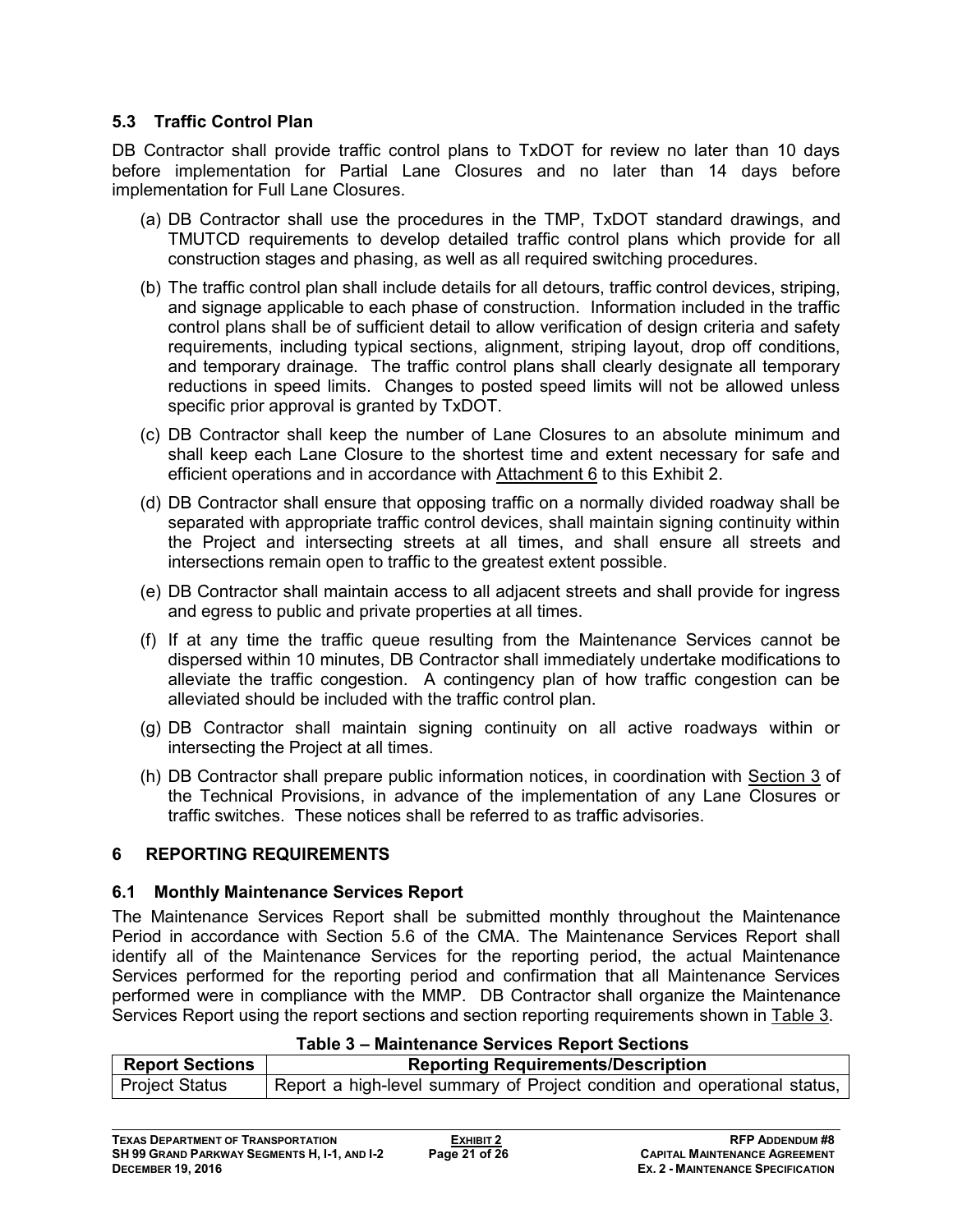| <b>Report Sections</b>    | <b>Reporting Requirements/Description</b>                                                                                                                                                  |  |  |
|---------------------------|--------------------------------------------------------------------------------------------------------------------------------------------------------------------------------------------|--|--|
|                           | which shall include at a minimum:                                                                                                                                                          |  |  |
|                           | i)<br>summary of Maintained Element Asset Condition Score and Mean                                                                                                                         |  |  |
|                           | Asset Condition Score if available,                                                                                                                                                        |  |  |
|                           | tracking log of accidents and Incidents for Maintenance Services<br>ii)                                                                                                                    |  |  |
|                           | (Section 1.6.4 of this Exhibit 2),                                                                                                                                                         |  |  |
|                           | tracking log of Lane Closures,<br>iii)                                                                                                                                                     |  |  |
|                           | tracking log of public inquiries/complaints.<br>iv)                                                                                                                                        |  |  |
| Operational               | Report a summary of Project condition and operational status, which shall                                                                                                                  |  |  |
| <b>Status</b>             | include at a minimum:                                                                                                                                                                      |  |  |
|                           | Defects including the location, the nature and cause of the Defect<br>i)<br>and the steps that will be, or have been, taken to address the<br>Defects per Section 1.3.1 of this Exhibit 2, |  |  |
|                           | Noncompliance Events Report submitted in accordance with Section<br>ii)                                                                                                                    |  |  |
|                           | 18.2.1.3 of the CMA and containing the information required in                                                                                                                             |  |  |
|                           | Section 19.2.4.1 of the CMA.<br>inspection results for General Inspections and Audit Inspections per<br>iii)                                                                               |  |  |
|                           | Section 1.4 and Section 1.5.2 of this Exhibit 2,                                                                                                                                           |  |  |
|                           | any differences between DB Contractor and TxDOT in Defect status<br>iv)                                                                                                                    |  |  |
|                           | and categorization as referred to in Section 1.3.2, and                                                                                                                                    |  |  |
|                           | workforce injuries and OSHA related accidents.<br>V)                                                                                                                                       |  |  |
| Organizational            | Report a summary of DB Contractor's organizational status (or reference                                                                                                                    |  |  |
| <b>Status</b>             | to the appropriate sections/attachments in the latest MMP for the                                                                                                                          |  |  |
|                           | information) for the items below.                                                                                                                                                          |  |  |
|                           | i)<br>list of personnel,                                                                                                                                                                   |  |  |
|                           | log of all training activities undertaken and planned,<br>ii)                                                                                                                              |  |  |
|                           | list of major equipment, and<br>iii)                                                                                                                                                       |  |  |
|                           | Subcontractors.<br>iv)                                                                                                                                                                     |  |  |
| Progress Report           | Report a summary of DB Contractor's activity, which shall include at a                                                                                                                     |  |  |
|                           | minimum from the previous month:                                                                                                                                                           |  |  |
|                           | a tracking log of completed action items with start and end dates and<br>i)<br>documentation supporting resolution,                                                                        |  |  |
|                           | a summary of the Maintenance Services performed including<br>ii)<br>Renewal Work,                                                                                                          |  |  |
|                           | a summary of quality control activities and results,<br>iii)                                                                                                                               |  |  |
|                           | list of any Nonconforming Work with explanation of non-conformance<br>iv)                                                                                                                  |  |  |
|                           | and associated risks, and                                                                                                                                                                  |  |  |
|                           | meetings/correspondence logs.<br>V)                                                                                                                                                        |  |  |
| <b>Planned Activities</b> | Report a summary of DB Contractor's planned activity, which shall include                                                                                                                  |  |  |
|                           | at a minimum:                                                                                                                                                                              |  |  |
|                           | i)<br>a tracking log of action items in progress with start and projected end                                                                                                              |  |  |
|                           | dates with a description of proposed solutions,<br>schedule of planned Maintenance Services including Renewal Work<br>ii)                                                                  |  |  |
|                           | for the upcoming month,                                                                                                                                                                    |  |  |
|                           | Details of the next General Inspection in accordance with Section<br>iii)                                                                                                                  |  |  |
|                           | 1.4.1, including any areas targeted for detailed visual or hands-on                                                                                                                        |  |  |
|                           | inspection,                                                                                                                                                                                |  |  |
|                           | future Lane Closures including location, duration and reason of each,<br>IV)                                                                                                               |  |  |
|                           | a 3-month look ahead schedule of planned Maintenance Services<br>V)                                                                                                                        |  |  |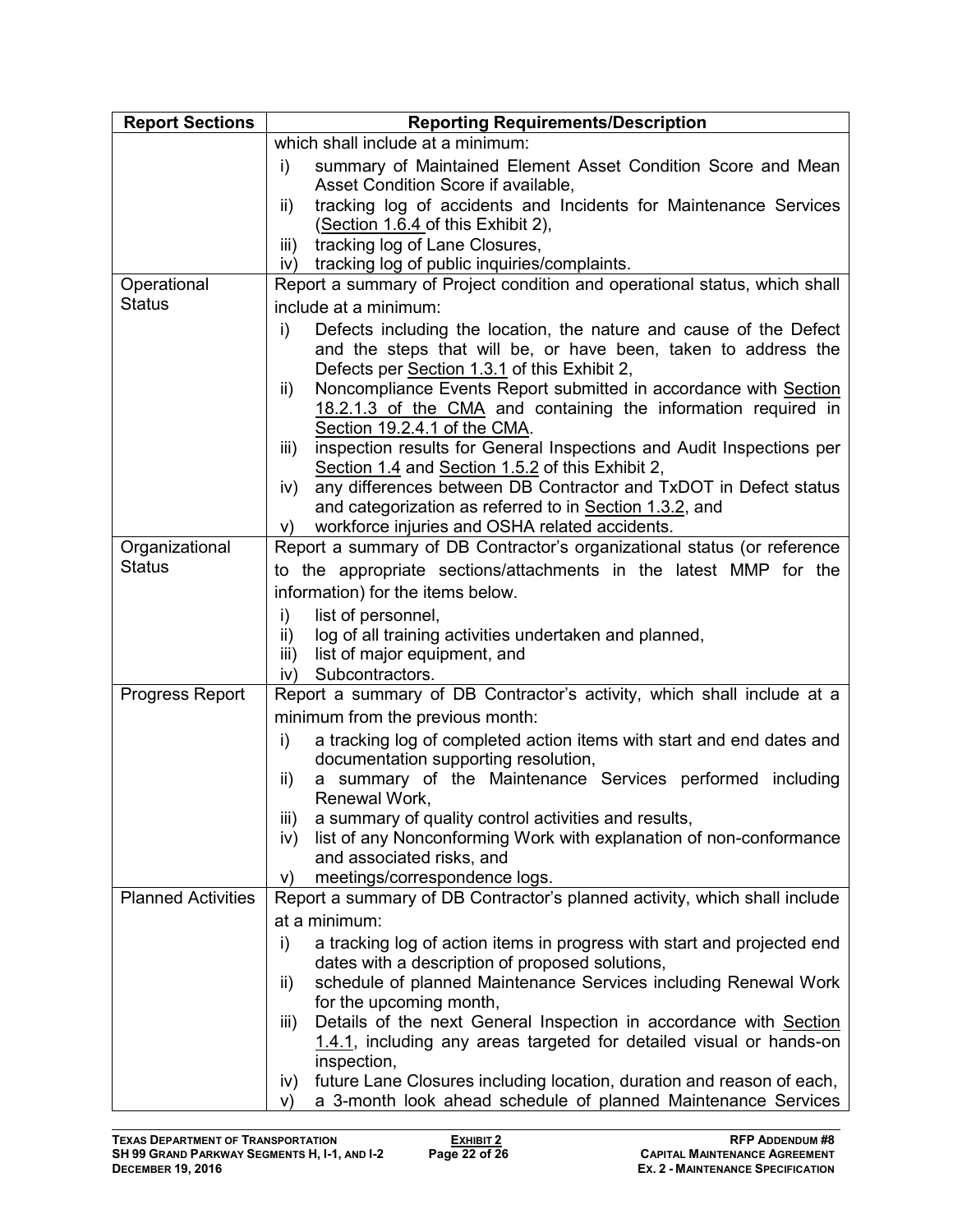| <b>Report Sections</b> | <b>Reporting Requirements/Description</b>                                                                                                       |  |  |
|------------------------|-------------------------------------------------------------------------------------------------------------------------------------------------|--|--|
|                        | including Renewal Work, and<br>vi) a 1-month look ahead for any future Submittals included in the<br>Maintenance Services Deliverable Schedule. |  |  |

#### **6.2 Annual Report**

DB Contractor shall submit an annual report to TxDOT within 30 days after each anniversary of the Initial Maintenance Term Commencement Date. This annual report shall include the following elements:

- An assessment of the actual Maintenance Services achievements versus the planned goals established in the MMP, as well as corrective actions and measures to be taken in the ensuing year to ensure that any shortcomings are corrected.
- An assessment of compliance with the various traffic control requirements and limitations contained in Section 3.4 of the CMA and the traffic control plans developed in accordance with Section 5.2 of this Exhibit 2, as well as any corrective measures taken to correct any breach or violation of such requirements and limitations and any corrective measures necessary to prevent such future breach or violation of such requirement and limitations.
- A report of the inspections and tests performed as part of the MMP and as required by the Performance and Measurement Table, the results of such inspections and tests, and occurrences and the measures taken to correct Nonconforming Work.
- Any exceptions taken by DB Contractor to the results of Specialist Inspections undertaken by TxDOT, together with DB Contractor's plan for additional inspections to resolve any such differences.
- A report of the Renewal Work performed in the immediately preceding year. The report shall describe: (a) by location, the Maintained Element, as listed in the Renewal Work Submittal, and any other Project component for which Renewal Work was performed; (b) the type of Renewal Work performed; (c) each specific item replaced; (d) any warranty information associated with any replacement item; (e) the dates of commencement and completion of such Renewal Work; and (f) such other information as is reasonably requested by TxDOT.

## **6.3 Meetings**

DB Contractor shall conduct regular status, progress and planning meetings with TxDOT at least once a month throughout the Maintenance Period. In addition, TxDOT and DB Contractor shall meet from time to time at the other Party's request to discuss and resolve matters relating to the Maintenance Services or Project. DB Contractor shall schedule all meetings with TxDOT at a date, time and place reasonably convenient to both Parties and, except in the case of urgency, shall provide TxDOT with written notice and a meeting agenda at least three Business Days in advance of each meeting.

## **7 ADDITIONAL REQUIREMENTS**

## **7.1 Rail**

Where the Project crosses a railroad right of way owned by an operating railroad, DB Contractor shall coordinate the Maintenance Services with the operating railroad and shall be responsible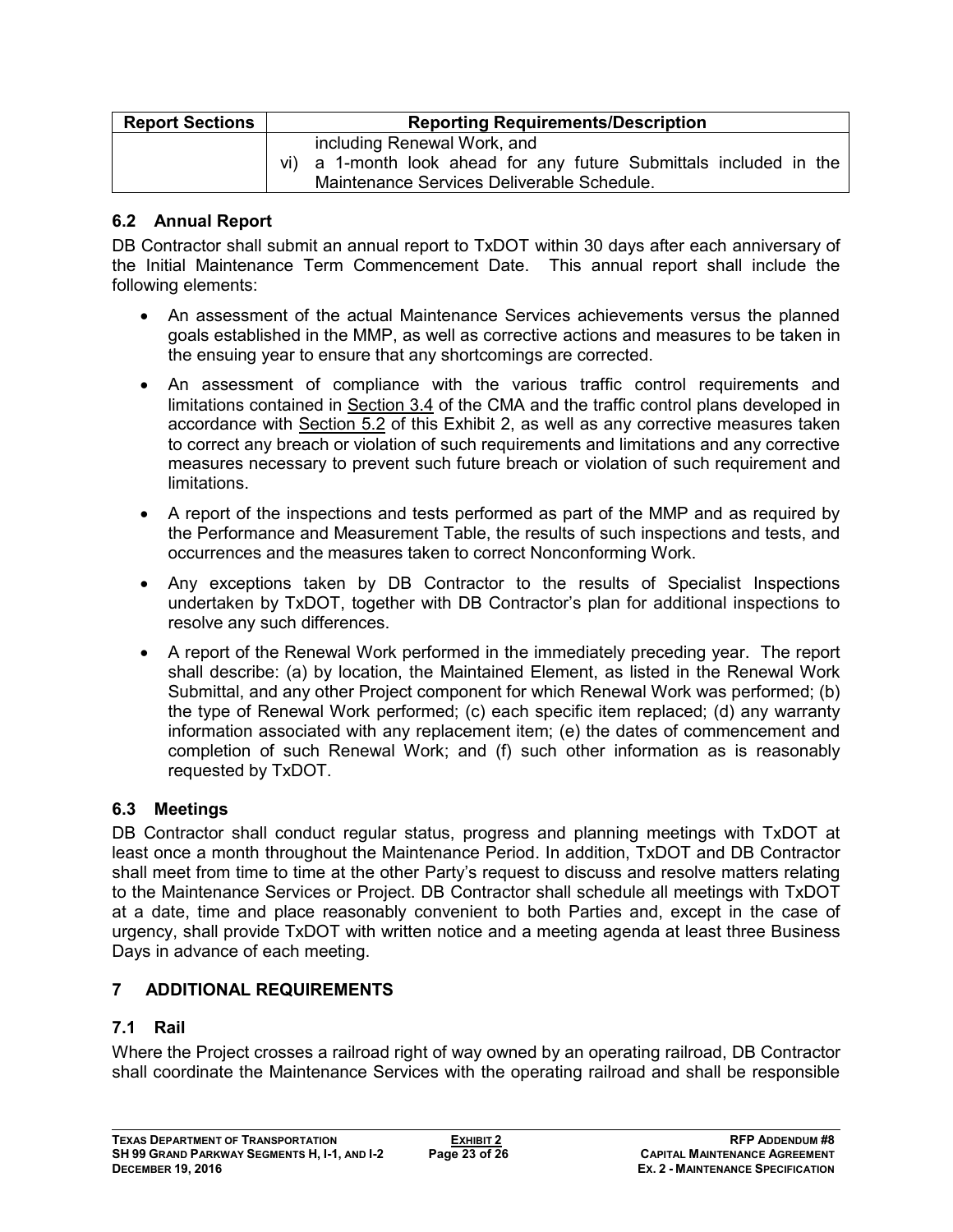for obtaining the required approvals, permits, and agreements as required for the Maintenance Services, including any railroad related maintenance activities.

Whenever an agreement for construction, maintenance and use of railroad right-of-way between the operating railroad and TxDOT is required, DB Contractor shall prepare all the documentation required to obtain the agreement, including preparation of the agreement application on behalf of TxDOT, the drawings and specifications, making necessary modifications as required, and preparation of the agreement. DB Contractor shall submit the draft agreement to TxDOT for transmittal to the operating railroad. After all comments have been incorporated or satisfactorily resolved by DB Contractor, railroad or TxDOT, DB Contractor shall submit a complete and final agreement to TxDOT for execution. DB Contractor shall comply with all construction requirements and specifications set forth in the agreement.

DB Contractor shall arrange with, and pay for the operating railroad for railroad flagging as required. DB Contractor shall comply with the operating railroad's requirements for contractor safety training prior to performing Maintenance Services or other activities on the operating railroad's property.

DB Contractor shall cooperate and coordinate with all operating railroads for access by the operating railroad and/or their agents to the rail right-of-way as necessary for rail maintenance and operations activities.

DB Contractor shall procure and maintain, prior to working adjacent to and entry upon operating railroad property, insurance policies naming TxDOT, TxDOT's consultants, and the railroad(s) as additional insured. DB Contractor shall obtain insurance per Exhibit 10 of the CMA. All insurance policies shall be in a form acceptable to the operating railroad(s). Copies of all insurance policies shall be submitted to TxDOT prior to any entry by DB Contractor upon operating railroad property. DB Contractor shall be responsible for scheduling the work to be completed by operating railroad(s) as well as the work to be completed by its own forces. DB Contractor shall be responsible for all costs associated with the railroad/transit force account work.

## **7.2 Toll Interface**

## **7.2.1 Maintenance Services affecting Tolling**

DB Contractor shall notify TxDOT with a copy to the TxDOT Statewide System Integrator (SI) no later than 2 hours following DB Contractor's first awareness of any Maintenance Services that is adversely affecting or has the potential to adversely affect power, communications, or structures supporting Electronic Toll Collection System (ETCS) equipment.

## **7.2.2 Maintenance Services affecting ETCS**

Whenever DB Contractor plans to undertake Maintenance Services that may adversely affect the performance of the ETCS equipment, could cause loss of toll revenue to TxDOT, or could adversely affect vehicle movement on mainlanes or ramps, DB Contractor shall inform TxDOT, in writing, 28 days in advance of performing any such Maintenance Services. DB Contractor shall avoid any adverse impact on ETCS equipment wherever possible and shall comply with any restrictions and requirements applicable to the Maintenance Services that may be imposed by TxDOT in its sole discretion.

Where adverse impact on ETCS equipment as a result of Maintenance Services is unavoidable, DB Contractor shall prepare and submit an ETCS equipment impact mitigation plan, no later than 28 days in advance of the planned Maintenance Services, for TxDOT's approval in its sole discretion that shall identify the nature and duration of the potential impacts associated with the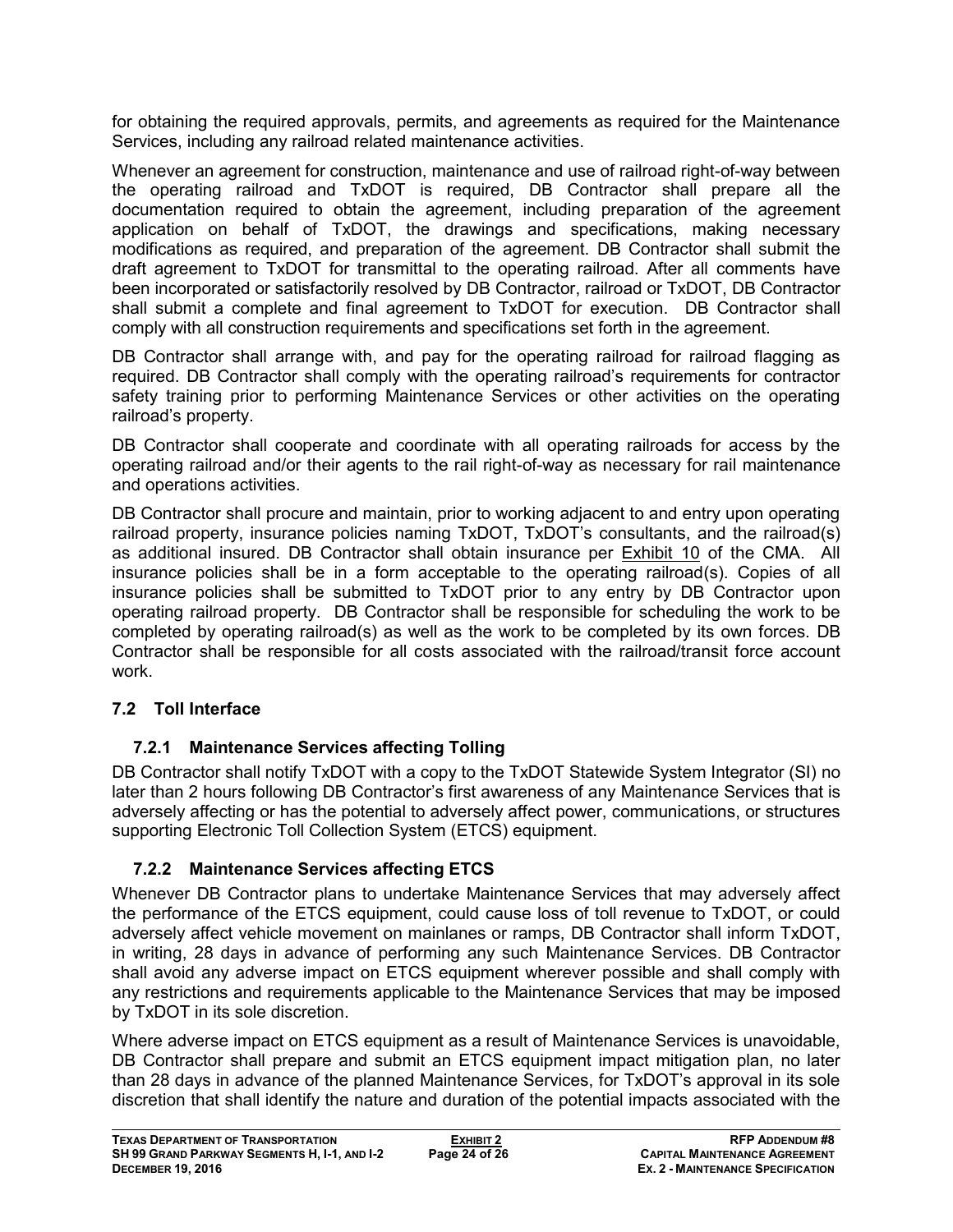Maintenance Services and the mitigation measures DB Contractor proposes. Upon approval by TxDOT of the mitigation plan and completion of the Maintenance Services, DB Contractor shall provide safe access to TxDOT and the SI for the purpose of re-installation and/or re-calibration of affected ETCS equipment. DB Contractor shall be solely responsible for the provision of safe access to TxDOT and the SI including all necessary traffic control to facilitate and enable the SI to re-install and/or re-calibrate ETCS equipment (as needed).

# **8 DELIVERABLES**

All Deliverables shall be in accordance with the schedule and for the purpose (approval, review and comment, for information) set forth on Table 4. Acceptable electronic formats include Microsoft Word, Microsoft Excel, or Adobe Acrobat files, unless otherwise required.

| Deliverables                                            | <b>Deliverable Schedule</b>                                                                                                                     | <b>Department Action</b> | Reference<br>Section |
|---------------------------------------------------------|-------------------------------------------------------------------------------------------------------------------------------------------------|--------------------------|----------------------|
| <b>MMP</b>                                              | Within 60 days after<br>issuance of Maintenance<br>NTP <sub>1</sub>                                                                             | Approval                 | CMA Ex 2<br>1.2.1    |
| <b>MMP Update</b>                                       | As required, or at least<br>annually 30 Days prior to<br>each anniversary of the<br><b>Initial Maintenance Term</b><br><b>Commencement Date</b> | Approval                 | CMA Ex 2<br>1.2.1    |
| <b>General Inspection Plans</b>                         | At least monthly, no later<br>than 7 days prior to<br>inspection date                                                                           | For Information          | CMA Ex 2<br>1.4.1    |
| Maintenance Management<br>System (MMS)<br>Demonstration | At least 90 days prior to<br>the Initial Maintenance<br><b>Term Commencement</b><br>Date                                                        | For Information          | CMA Ex 2<br>1.6.6    |
| <b>MMS Training</b>                                     | As required, or at least<br>annually prior to each<br>anniversary of the Initial<br><b>Maintenance Term</b><br><b>Commencement Date</b>         | For Information          | CMA Ex 2<br>1.6.6    |
| Notification of<br>Nonconforming Work                   | Within two Days of<br>discovering the<br>Nonconforming Work                                                                                     | For Information          | CMA Ex 2<br>2.4      |
| Non-conformance Report                                  | Within seven Days of<br>notification issuance                                                                                                   | Review and comment       | CMA Ex 2<br>2.4      |

**Table 4: Deliverables to the Department**